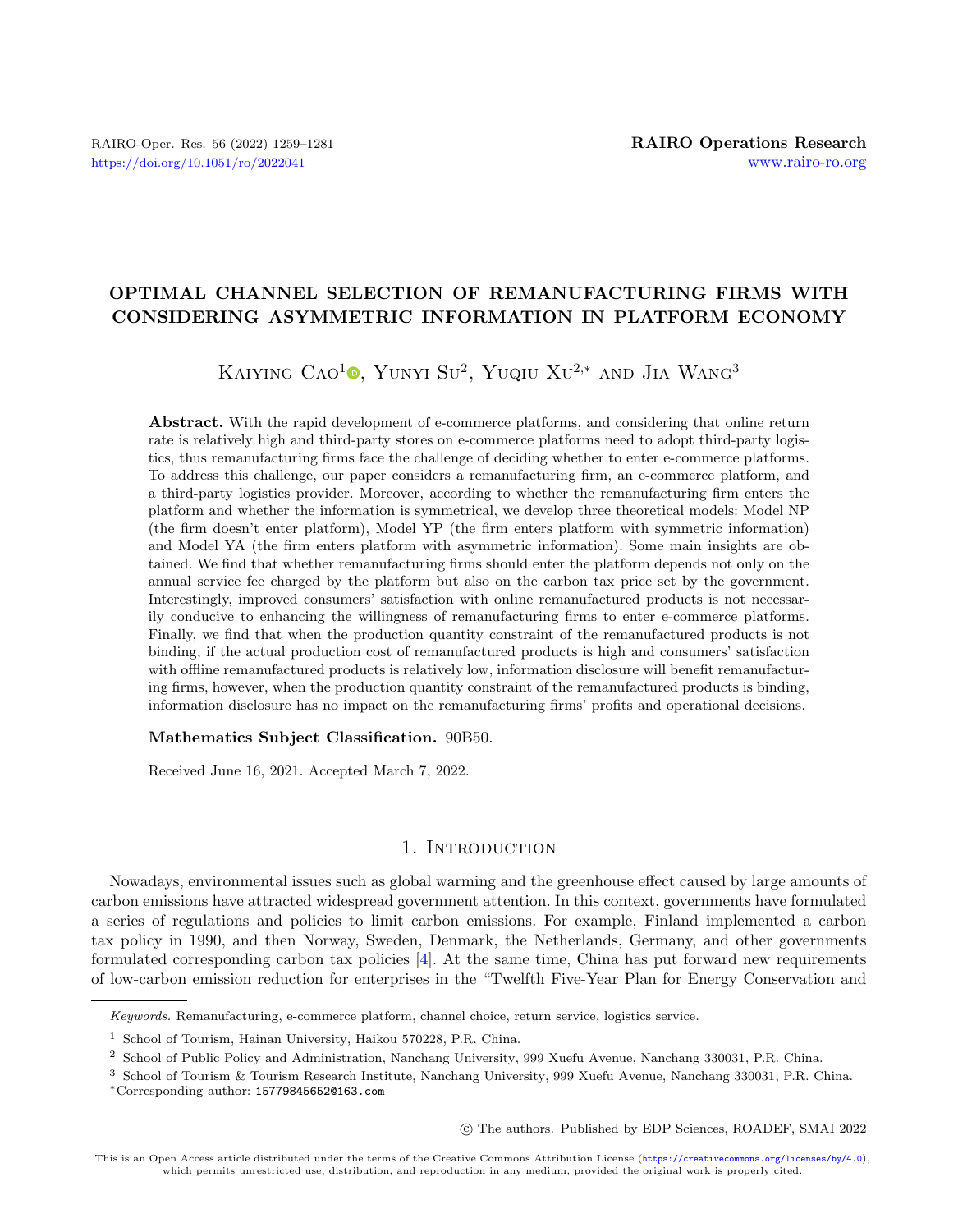Emission Reduction"[\[13\]](#page-21-1). With the society's increasing attention to resource utilization and environmental problems, remanufacturing firms are widely concerned because of their potential economic, environmental and social benefits. For example, Caterpillar has become one of the largest and most advanced remanufacturing firms in the world due to its 40 years of remanufacturing experience<sup>[1](#page-1-0)</sup>. Aer, an automotive electronic remanufacturing firm, has cooperated with lots of car manufacturers to create a second chance to use for auto parts<sup>[2](#page-1-1)</sup>.

In addition, with the rapid development of e-commerce, consumers are increasingly inclined to shop online. E-commerce platforms such as Amazon.com, JD.com, and Taobao.com are emerging and gradually occupying a dominant market position. Amazon.com, as the world's largest e-commerce platform, provided more than 119 million products in 2019<sup>[3](#page-1-2)</sup>. Taobao.com, as the largest e-commerce platform in China, has more than one billion products for sale, and its sales reached US \$170 billion in 2012, far exceeding the total sales of Amazon and eBay in the same year<sup>[4](#page-1-3)</sup>. At the same time, these e-commerce platforms also allow some third-party sellers to open third-party stores on these platforms. For example, the sales of third-party sellers on Amazon platform increased from 3% of the total sales to  $58\%$  $58\%$  in  $2018^5$ ; as of 2016, more than 120000 third-party sellers have entered JD.com<sup>[6](#page-1-5)</sup>. Therefore, more and more manufacturing firms or brands choose to enter the e-commerce platforms. For example, brands such as Burberry in 2014 and MCM in 2018 chose to settle on Tmall.com to sell products [\[3\]](#page-21-2).

Considering the vigorous development of the remanufacturing industry under the carbon tax policy and the market dominance of the e-commerce platform, whether remanufacturing firms should enter the e-commerce platform has become an urgent issue to be solved. In reality, some of the remanufacturing firms, such as MABBCO, as one of the oldest engine remanufacturing firms, has sold products on ebay.com<sup>[7](#page-1-6)</sup>. Cardone, a well-known manufacturer of remanufactured car or truck replacement parts, has entered the Amazon.com<sup>[8](#page-1-7)</sup>. While some of the remanufacturing firms choose not to enter the platform. For example, Davies Office, an office furniture remanufacturer in US, does not enter the platforms and has sold the remanufactured furniture via offline stores<sup>[9](#page-1-8)</sup>. Besides, offering return services is also a common practice for firms to attract consumers in our daily life [\[1\]](#page-20-0). However, some data shows that in 2021 the offline return rate was about 8.89%, while the online return rate jumped to  $30\%^{10}$  $30\%^{10}$  $30\%^{10}$ . It means that when remanufacturing firms decide whether to open online channels through entering the platforms, it is necessary for them to consider the impacts of return services. Therefore, if the remanufacturing firms choose to enter the platform, they can not only avoid huge cost of operating their own website but also attract more consumers brought by the platform. However, they need to bear the fee charged by the platform, and also need to undertake the return cost caused by a higher online return rate. If the remanufacturing firms choose not to enter the platform and only sell their remanufactured products through offline stores, they can avoid risks caused by opening a new channel and the higher online return rate, but they may be eliminated by the competitive market. It is a two-edge sword for the remanufacturing firms to enter the platforms. Thus, this paper aims to address the following question: How should the remanufacturing firms make optimal channel selection strategy when considering that these firms provide return services?

<span id="page-1-9"></span><span id="page-1-8"></span><span id="page-1-7"></span><span id="page-1-6"></span><span id="page-1-5"></span><span id="page-1-4"></span><span id="page-1-3"></span><span id="page-1-2"></span><span id="page-1-1"></span><span id="page-1-0"></span>Moreover, there exists information asymmetry between the firms and the e-commerce platforms if the firms choose to enter the platform [\[27\]](#page-21-3). For instance, the production cost information of the remanufactured product is the private information owned by remanufactured firms and not easily obtained by the platforms [\[3\]](#page-21-2), and this private information will cause huge impacts on the supply chain performances and product development [\[19\]](#page-21-4).

<sup>1</sup>https://www.cat.com/en [US/ products/new/parts/reman.html.](https://www.cat.com/en_US/ products/new/parts/reman.html)

<sup>2</sup><https://aertech.com/about/>.

<sup>3</sup><https://www.scrapehero.com/many-products-amazon-sell-April-2019/>.

<sup>4</sup>[http://www.economist.com/news/briefing/21573980-alibaba-trailblazing-chinese-internet-giant-will-soon-go](http://www.economist.com/news/briefing/21573980-alibaba-trailblazing-chinese-internet-giant-will-soon-go-public-worlds-greatest-bazaar)[public-worlds-greatest-bazaar](http://www.economist.com/news/briefing/21573980-alibaba-trailblazing-chinese-internet-giant-will-soon-go-public-worlds-greatest-bazaar).

<sup>5</sup>[https://s2.q4cdn.com/299287126/files/doc](https://s2.q4cdn.com/299287126/files/doc_financials/annual/2018-Annual-Report.pdf) financials/annual/2018-Annual-Report.pdf.

 $6$ <http://ir.jd.com/static-files/d4d1ee39-164d-4adb-9805-39f105d91eae>.

<sup>7</sup><http://www.ebaystores.com/MABBCO-Enterprises>.

<sup>8</sup>[https://www.amazon.com/stores/A1+Cardone/page/4F31FB6A-637A-44AC-ACB8-BE5998CF3E26?ref](https://www.amazon.com/stores/A1+Cardone/page/4F31FB6A-637A-44AC-ACB8-BE5998CF3E26?ref_=ast_bln) =ast bln.

 $9$ <https://www.daviesoffice.com>.

 $10_{\text{https://www.invespcro.com/blog/ecommerce-product-return-rate-statistics/}}$  $10_{\text{https://www.invespcro.com/blog/ecommerce-product-return-rate-statistics/}}$  $10_{\text{https://www.invespcro.com/blog/ecommerce-product-return-rate-statistics/}}$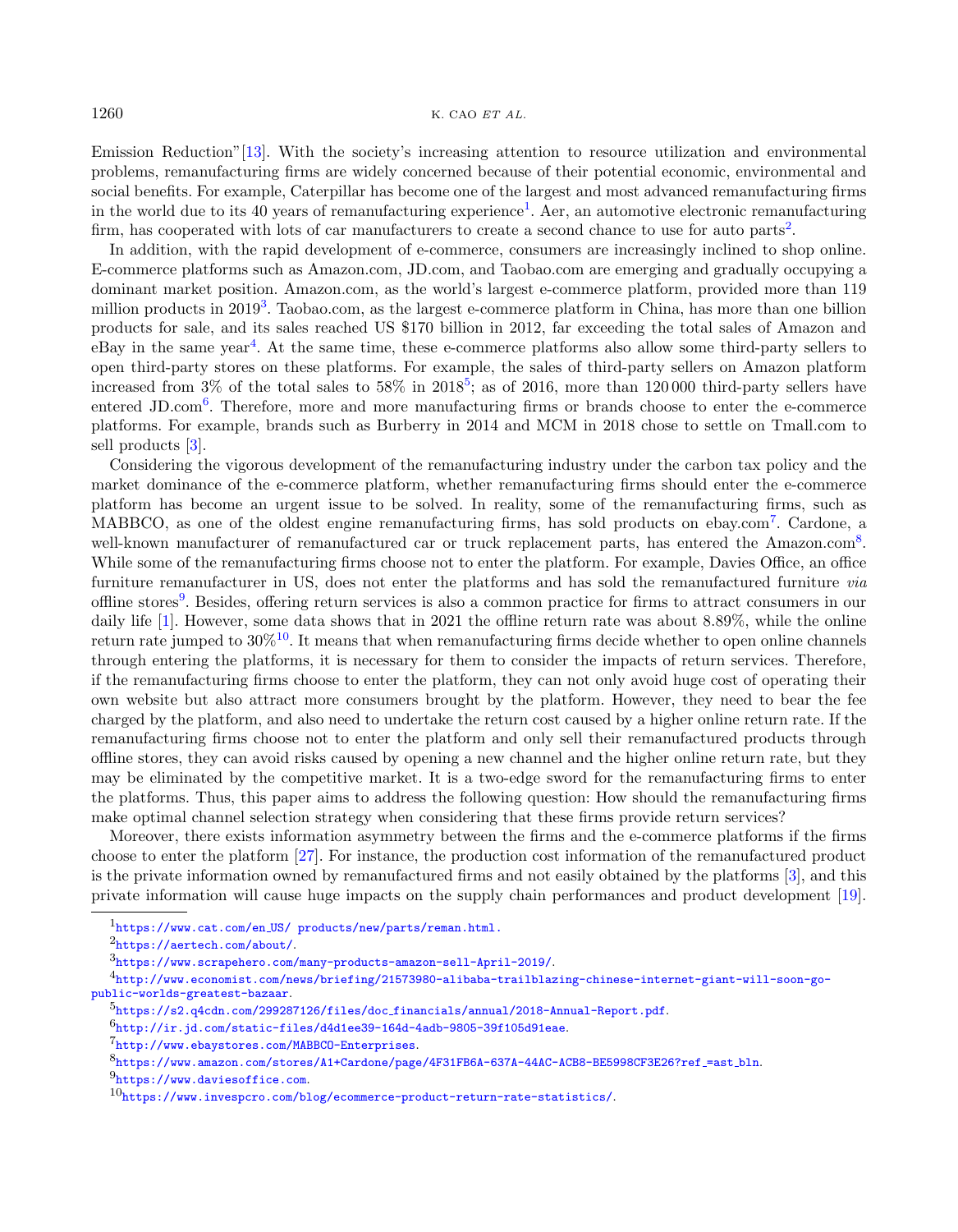However, due to the channel conflict between the online channel and offline channel, the remanufacturing firms are not always willing to share the private production cost information with the platforms [\[8\]](#page-21-5). Correspondingly, private production cost information will inevitably affect the operational strategies of the remanufacturing firms and platforms. Therefore, this paper also concentrates on the production cost information asymmetry issue and aims to answer the following question: How does the information asymmetry affect the channel selection strategy of the firms?

To explore the above issues, we construct the theoretical models considering consumer returns and online logistics. According to whether a remanufacturing firm enters the e-commerce platform and whether the production cost information is shared between the firm and the platform, we build the following three models: (a) the remanufacturing firm chooses not to enter the e-commerce platform (Model NP); (b) the remanufacturing firm chooses to enter the e-commerce platform and the production cost information is symmetry between the firm and the platform (Model YP); (c) the remanufacturing firm chooses to enter the e-commerce platform while the production cost information is asymmetry between the firm and the platform (Model YA). By optimizing these theoretical models, we have analyzed the optimal channel selection strategy of whether entering the ecommerce platform for remanufacturing firms, then, we also have presented some corresponding management suggestions based on optimal solutions of this paper for remanufacturing firms. These suggestions may serve as a guideline for the remanufacturing firms which are faced with the challenges of whether entering the platforms. Besides, this paper also focuses on the impacts of production cost information sharing and return services on the remanufacturing firms' channel selection strategies, which are not explored in the previous literature.

The organization of this paper is as follows. Section [2](#page-2-0) makes a brief overview of the literature related to this paper. Models and demand functions are built in Section [3.](#page-4-0) Section [4](#page-6-0) presents the main analysis results in the case of information asymmetry and information symmetry. In Section [5,](#page-14-0) this paper considers the production quantity constraint of the remanufactured products and its impacts on the remanufacturing firm's operation strategies. Conclusions and limitations are shown in Section [6.](#page-16-0) All the proofs are presented in the Appendix [A.](#page-16-1)

# 2. Literature review

<span id="page-2-0"></span>Our paper mainly studies the channel selection strategy of whether remanufacturing firms should enter the e-commerce platforms when considering asymmetric information. Therefore, we make a brief overview of the literature related to this paper.

Environmental issues such as global warming have caused a large number of troubles in people's daily life, thus, many scholars have focused on the development of the remanufacturing industry. For example, from the perspective of revenue management, Mitra [\[34\]](#page-21-6) explores the revenue management strategy for remanufactured products by establishing a pricing model. Besides, Ovchinnikov [\[38\]](#page-22-0) formulates the optimal pricing and remanufacturing strategy based on cost and revenue management. Liu et al. [\[29\]](#page-21-7) work out the optimal production and pricing strategy for the monopoly manufacturers engaged in remanufacturing by solving the convex programming model. Sharma et al. [\[40\]](#page-22-1) study the optimal reverse logistics inventory model when considering several remanufacturing batches. In addition, the remanufacturing strategy under the carbon tax policy has also been widely studied by scholars. For example, Liu *et al.* [\[28\]](#page-21-8) research the impact of mandatory carbon emission requirements policies, i.e., carbon tax policies and cap-and-trade policies, on the optimal decision-making of remanufacturing industries. Miao et al. [\[32\]](#page-21-9) discuss the trade-in strategy for remanufactured products under the carbon tax and cap-and-trade policy. The results show that the implementation of carbon emission policies can reduce the demand for new products while promoting the sales of remanufactured products. Besides, Cao et al. [\[4\]](#page-21-0) study the optimal trade-in strategy and warranty strategy for new products and remanufactured products under the carbon tax policy. The above papers have studied the remanufacturing firms' operation strategy from various aspects, but there is no literature on the channel selection strategy of whether to enter platform for remanufacturing firms. Therefore, we study this issue, and consider the channel selection strategy of remanufacturing firm in the case of asymmetric information and consumer returns, which is different from the above papers.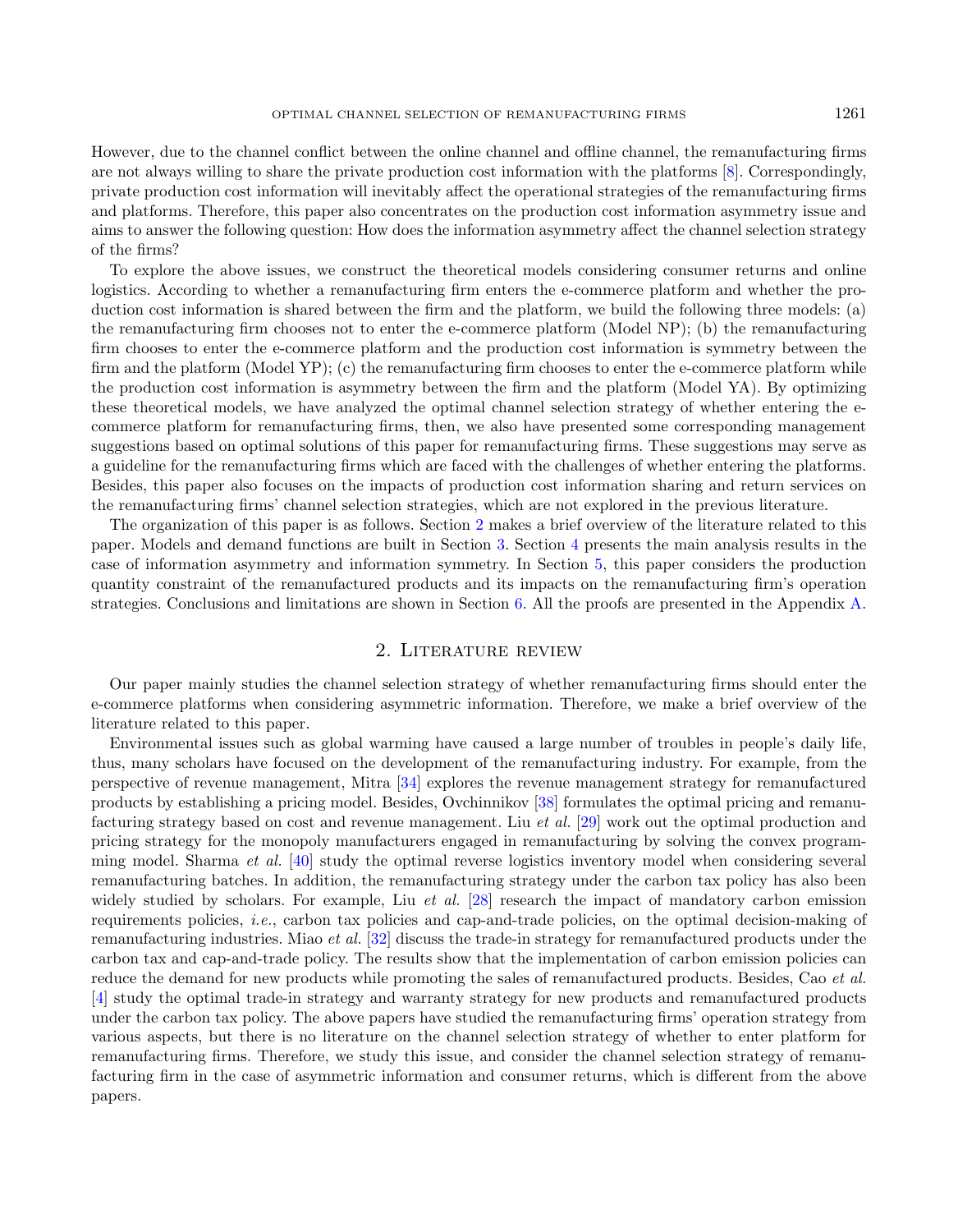The research on channel selection has received extensive attention from scholars for a long time. For example, Coughlan [\[11\]](#page-21-10) studies the channel selection strategy in the context of competition and cooperation, and the results show that selling products through intermediaries can enable firms to obtain more profits. With the advent of the e-commerce era, many scholars have begun to study the channel selection strategies between direct sales channels and traditional sales channels. For example, Chiang *et al.* [\[9\]](#page-21-11) and Tsay and Agrawal [\[43\]](#page-22-2) study whether firms should open up direct sales channels based on the original traditional sales channels. Lei et al. [\[24\]](#page-21-12) discuss whether the direct channel should be carried out in the case of a manufacturer with multiple retailers. Yan et al. [\[47\]](#page-22-3) investigate optimal channel choice of fresh agricultural supply chain, that is, whether the retailer should introduce the Internet channel. Khouja *et al.* [\[23\]](#page-21-13) explore the channel selection problem of manufacturers after subdividing the consumer market. Subsequently, due to the prevalence of ecommerce platforms, some scholars also explore the channel selection strategy of whether to enter the e-commerce platforms. Shen et al. [\[41\]](#page-22-4) construct two bargaining models between manufacturers and platforms, then study whether manufacturers should enter the e-commerce platform and how to cooperate with platform retailers and traditional distributors. Wang et al. [\[45\]](#page-22-5) analyze the online channel selection strategy of manufacturers, that is, choosing direct sales channels or third-party e-commerce platform channels to expand their existing physical retail channels. Nowadays, O2O and omni-channel retail models are favored by various brands. Therefore, some scholars also conduct research on channel selection strategies under the new retail model. Niu et al. [\[37\]](#page-22-6) explore the interaction of traffic congestion control, uniform pricing and the online-to-store channel, and find that uniform pricing can lead to a triple-win situation when the logistics cost is low. He *et al.* [\[16\]](#page-21-14) study whether local B&M companies should adopt an O2O strategy. These papers study the optimal channel selection strategy of firms from many aspects, but they seldom consider whether firms should enter the e-commerce platform, except Shen *et al.* [\[41\]](#page-22-4) and Wang *et al.* [\[45\]](#page-22-5). But different from them, our work not only considers the optimal platform entry strategy of remanufacturing firms but also considers that in the case of asymmetric information.

Information asymmetry has also caught many attentions from scholars around the world. The current literature about information asymmetry can mainly reviewed from two aspects, that is, product demand information asymmetry and production cost information asymmetry. For product demand information asymmetry, some papers study the information sharing strategy in the context of supply chain competition. For example, Ha et al. [\[14\]](#page-21-15) explore the effects of demand information sharing strategy on the operation decisions when considering different competition models, *i.e.*, Cournot and Bertrand competition. Shang *et al.* [\[39\]](#page-22-7) find out the optimal demand information sharing strategy of the retailer with two competing manufacturers. Besides, the impacts of demand information sharing strategy on the optimal channel structure have also been discussed by large amounts of scholars. Li et al. [\[25\]](#page-21-16) and Huang et al. [\[18\]](#page-21-17) explore the impact of retailers' demand information sharing strategy on the optimal encroachment decisions of manufacturers or suppliers. While Niu et al. [\[36\]](#page-22-8) research the optimal manufacturer's channel structure between establishing a physical store and selling product via a local retailer when considering asymmetrical demand information. For asymmetrical production cost information, scholars have focused on the issue of contract design and coordination mechanism. Mukhopadhyay et al. [\[35\]](#page-22-9) investigate the coordination problem between manufacturers and retailers in the case of asymmetric information of product value-added cost. Corbett *et al.* [\[10\]](#page-21-18) explore the optimal purchase contract that the supplier should adopt under different asymmetric cost information structure. The above literature has made an extensive investigation on asymmetric information, while none of them has studied the optimal channel structure of whether entering the platforms to develop online channel for remanufacturing firms in the context of asymmetric production cost information, and this is the main contribution of this paper.

Moreover, considering that consumers have rights to return unsatisfied products in real life, therefore, firms need to consider the return service when formulating optimal production and pricing strategies. For example, Javadi et al. [\[20\]](#page-21-19) research the optimal product pricing strategy considering return services in a dual-channel supply chain; Su [\[42\]](#page-22-10) proposes a coordinated supply chain strategy based on return policies; Cao *et al.* [\[5\]](#page-21-20) explore the dynamic cooperative advertising strategy when considering the return rate of goods. In addition, if a firm develops online channels to expand sales, it also needs to take online logistics delivery time into account. For example, Ulku and Bookbinder [\[44\]](#page-22-11) study the optimal pricing and delivery time strategy when the third-party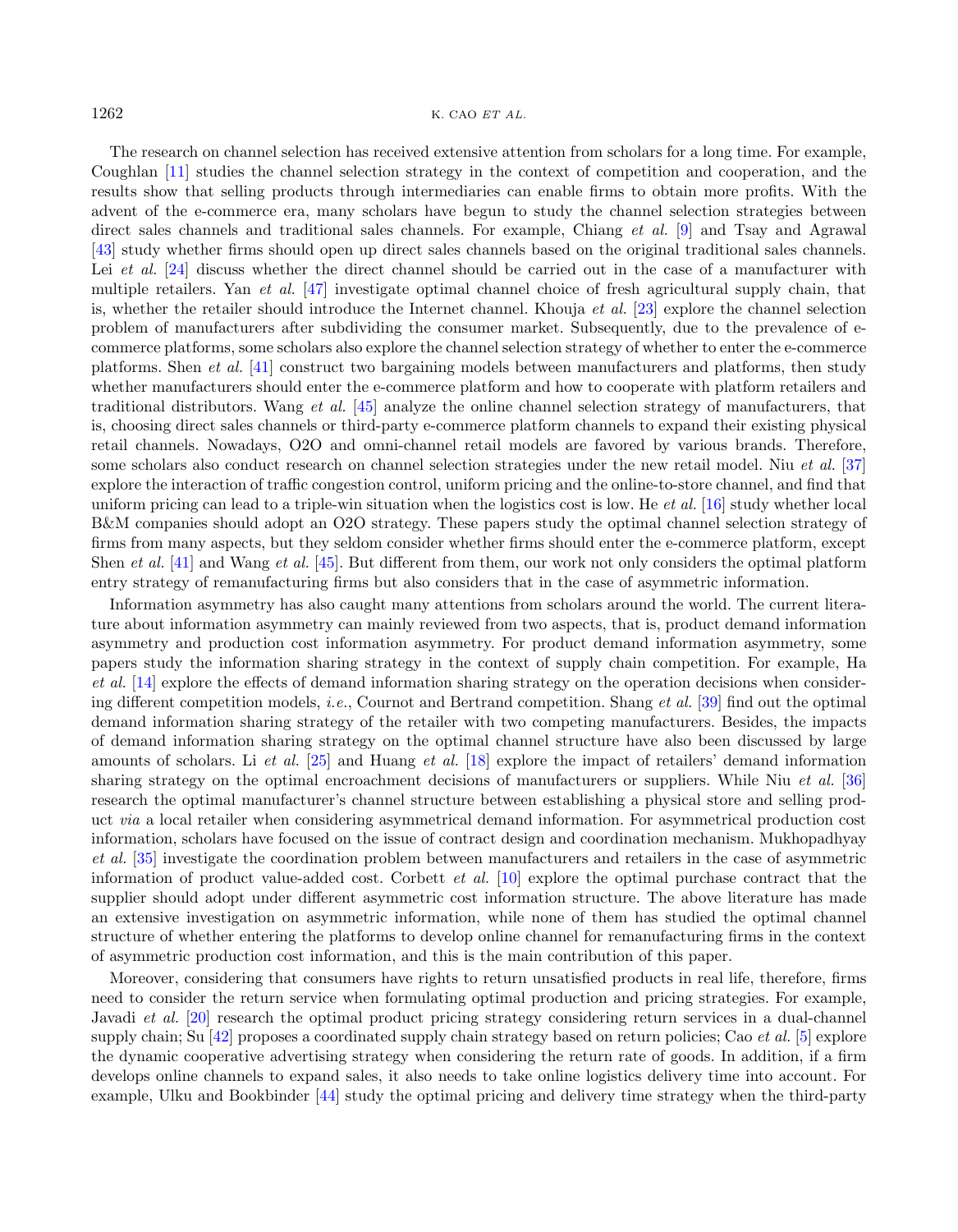provides logistics services, and the research shows that the charging strategy based on the arrival time of order is not optimal for the third-party logistics providers. Min [\[33\]](#page-21-21) discusses the optimal contract design about delivery time when the third-party logistics service provider determines the outsourcing logistics service. Unlike Ulku and Bookbinder [\[44\]](#page-22-11), we mainly study the optimal platform entry strategy for remanufacturing firms considering asymmetric information, return services and the impacts of online logistics, which is the original contribution of our paper.

# 3. Theoretical models

#### <span id="page-4-0"></span>3.1. Model descriptions and assumptions

Our paper mainly studies the channel selection strategy of whether remanufacturing firms should enter the e-commerce platform and whether the remanufacturing firms will disclose their private production cost information with platforms. Therefore, we assume that there is only one remanufacturing firm, an e-commerce platform and a third-party logistics service provider in the market, and the remanufacturing firm only sells one kind of remanufactured product. Remanufacturing firm has three kinds of channel selection strategies: (a) not entering the e-commerce platform (Model NP); (b) entering the e-commerce platform and sharing its private production cost information with the platform (Model YP); (c) entering the platform and not sharing the production cost information with the platform (Model YA).

Besides, in this paper, we assume that when the remanufacturing firm enters the platform, i.e., in Models  $YP$  and YA, it should pay the referral fee f and an annual service fee T to the platform, where f is a decision variable and T is an exogenous variable  $[3, 21, 31]$  $[3, 21, 31]$  $[3, 21, 31]$  $[3, 21, 31]$  $[3, 21, 31]$ . This paper also assumes that when the remanufacturing firm enters the platform, the firm will adopt the third-party logistics and needs to pay a logistics fee  $k$  for the third-party logistics provider, where k is also a decision variable  $[6,17,26]$  $[6,17,26]$  $[6,17,26]$ . Although in practice, some platforms and logistics service providers will make fixed referral fees and logistics fees for the firms. However, we find that some platforms will change this referral fee in some cases. For instance, Flipkart, an e-commerce platform owned by Walmart, had divided the referral fee for the products with prices higher than and lower than Rs 300 into four slabs in 2019, where the platform previously provided the same rates for the products<sup>[11](#page-4-1)</sup>. Besides, we also find that the third-party logistics providers will change the logistics fees in some cases, for instance, the logistics service providers will change their logistics fees every year on account of the rising fuel or labor costs<sup>[12](#page-4-2)</sup>. Besides, USPS has announced the logistics fees they charged need to be adjusted in  $2022^{13}$  $2022^{13}$  $2022^{13}$ . Therefore, based on the above assumptions, this paper may give some suggestions for the platform and the third-party logistics service provider if they would like to reformulate or adjust the referral fee and logistics fee.

<span id="page-4-3"></span><span id="page-4-2"></span><span id="page-4-1"></span>Since the carbon emissions of remanufactured products are lower than the new products' carbon emissions [\[28,](#page-21-8)[32\]](#page-21-9), therefore, we assume that the unit carbon emission of a new products is 1, and the unit carbon emission of a remanufactured product is b, where  $b \in (0, 1)$  and b represents the carbon emission intensity of remanufactured products. Besides, under the carbon tax policy, the government will charge the remanufacturing firm for a carbon tax t on carbon emission per unit of the remanufactured product, which means the remanufacturing firm needs undertake the carbon tax  $bt$  for a remanufactured product it produced.

Moreover, we assume that there is competition between a new product and a remanufactured product in the original offline market. Similar to Zhang *et al.* [\[49\]](#page-22-12) and He *et al.* [\[15\]](#page-21-27), we assume that the retail price of new products is an exogenous variable. It is because that some firms adopt a fixed price strategy when releasing a new generation of products. For instance, when Huawei releases Mate 20 and Mate 30, respectively, its minimum

<sup>11</sup>[https://www.businesstoday.in/latest/corporate/story/flipkart-cuts-commissions-shipping-fee-seller-numbers](https://www.businesstoday.in/latest/corporate/story/flipkart-cuts-commissions-shipping-fee-seller-numbers-rates-effective-june-24-e-commerce-company-207076-2019-06-11)[rates-effective-june-24-e-commerce-company-207076-2019-06-11](https://www.businesstoday.in/latest/corporate/story/flipkart-cuts-commissions-shipping-fee-seller-numbers-rates-effective-june-24-e-commerce-company-207076-2019-06-11).

<sup>12</sup><https://mmotipsaz.com/how-to-prepare-for-shipping-rate-changes-in-2022/>.

<sup>13</sup><https://www.shipstation.com/blog/usps-rate-increase-2022/>.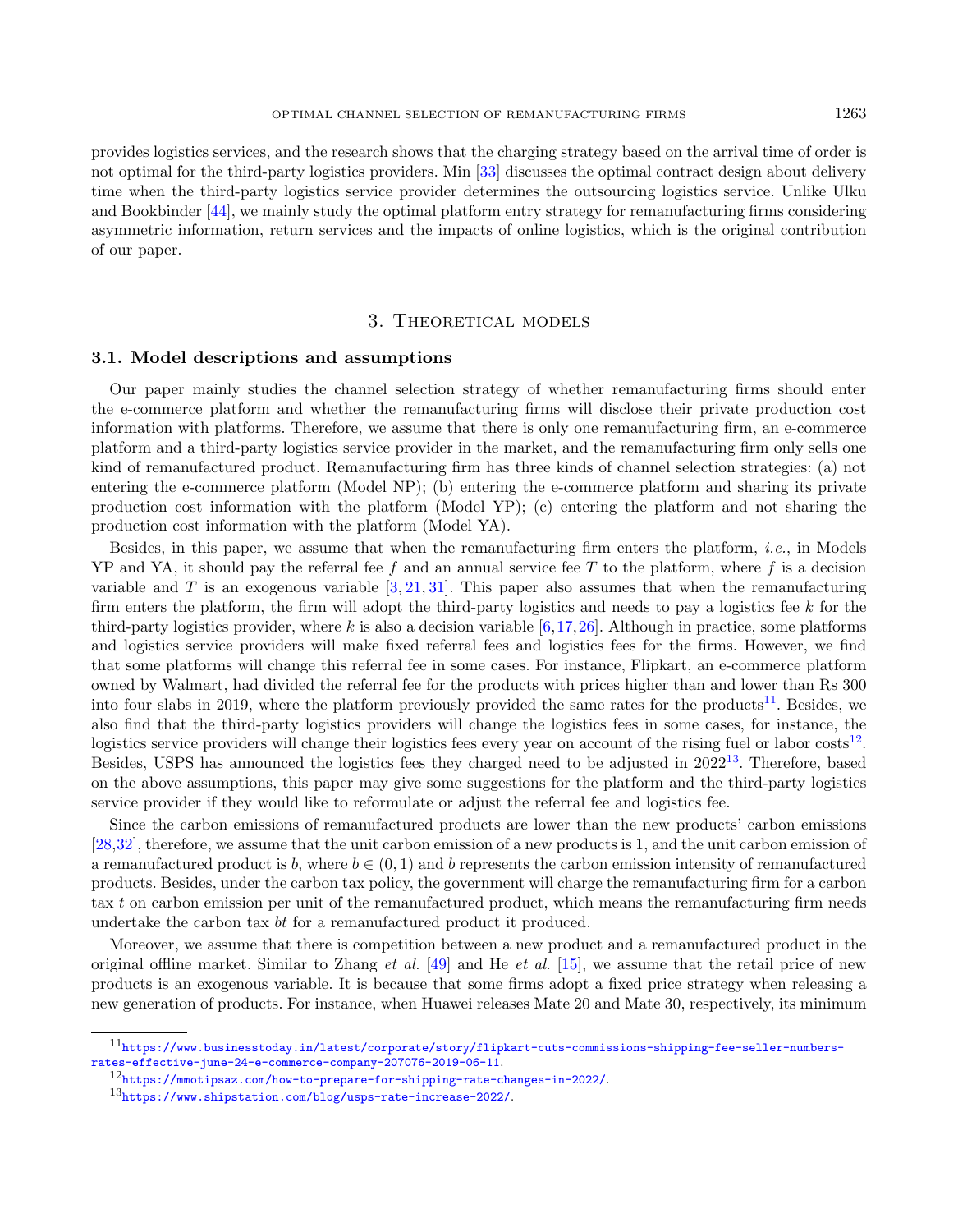<span id="page-5-2"></span>TABLE 1. Notations.

| Notation          | Description                                                                      |
|-------------------|----------------------------------------------------------------------------------|
| $p_{ri}$          | Retail price of remanufactured products in offline $(i = s)$ or online $(i = o)$ |
|                   | channel                                                                          |
|                   | Referral fee                                                                     |
| $p_n$             | Retail price of new products                                                     |
| $c_s$             | Operating costs of offline stores                                                |
| $h_{s}$           | Hassle cost                                                                      |
| $c_r$             | Production cost of remanufactured products                                       |
| T                 | Annual service fee                                                               |
| b                 | Carbon emission intensity of remanufactured products                             |
| t                 | Carbon tax price per unit product                                                |
| θ                 | Consumers' acceptance of remanufactured products                                 |
| $\boldsymbol{v}$  | Consumers' willingness to pay for new products                                   |
| $\alpha_{ri}$     | Consumer satisfaction with remanufactured products in offline $(i = s)$ or       |
|                   | online $(i = o)$ channel                                                         |
| $\alpha_{ns}$     | Consumer satisfaction with new products in offline channel                       |
| $\mathcal{S}_{0}$ | Residual value of returned remanufactured products                               |
| $t_l$             | Delivery time                                                                    |
| $\lambda$         | Consumers' sensitivity to delivery time                                          |
| $\boldsymbol{k}$  | The logistics fee charged by the third-party logistics provider                  |
| $c_T$             | The logistics cost undertaken by the third-party logistics provider              |
| $\overline{D}$    | Demand function                                                                  |
|                   | Profit function                                                                  |

configuration release price is RMB  $3999^{14}$  $3999^{14}$  $3999^{14}$ ; when Apple releases iPhone XS max and iPhone 11 Pro Max, the minimum configuration price is RMB  $9599^{15}$  $9599^{15}$  $9599^{15}$ . The main variables are shown in Table [1.](#page-5-2)

Note that, we utilize superscripts NP, YP and YA to represent Models NP, YP and YA.

### 3.2. Demand function

<span id="page-5-1"></span><span id="page-5-0"></span>In Model NP, we assume that the consumers' satisfaction with the purchased remanufactured products or new products in the offline channel is  $\alpha_{is}$  ( $i = r$  or  $i = n$ ) and the proportion of the consumers who are dissatisfied with the purchased products is  $1 - \alpha_{is}$  [\[3,](#page-21-2)[7\]](#page-21-28). Since the quality of remanufactured product is lower than the quality of new product, thus, consumers' willingness to buy the remanufactured product is less than the willingness of buying the new product [\[20,](#page-21-19) [28\]](#page-21-8). Following Ferguson and Toktay [\[12\]](#page-21-29) and Yan et al. [\[46\]](#page-22-13), we assume that consumers' willingness to pay for new products  $v$  is subject to the uniform distribution of [0, 1], and consumers' acceptance of purchasing remanufactured products is  $\theta$ , which means that consumers' willingness to pay for remanufactured product is  $\theta v$ . In this case, the utility of consumers purchasing remanufactured products from offline channel is given as follows:  $u_{rs}^{NP} = \alpha_{rs} (\theta v - p_{rs}) + (1 - \alpha_{rs}) (-h_s) - h_s$ . The utility of consumers purchasing new products in the offline channel is given as follows:  $u_{ns}^{NP} = \alpha_{ns} (v - p_n) + (1 - \alpha_{ns}) (-h_s) - h_s$ where  $h_s$  represents the hassle cost of purchasing products from offline channel. When  $u_{rs}^{\text{NP}} > 0$ ,  $u_{rs}^{\text{NP}} \ge u_{ns}^{\text{NP}}$ , consumers choose to buy remanufactured products from offline channel. At this time, consumers' demand is obtained as follows:

$$
D_{rs}^{\rm NP} = \frac{(((p_n - h_s)\theta + h_s - p_{rs})\alpha_{ns} + 2h_s\theta)\alpha_{rs} - 2\alpha_{ns}h_s}{\alpha_{rs}\theta(\alpha_{ns} - \alpha_{rs}\theta)}.
$$
\n(3.1)

<sup>14</sup>[https://club.huawei.com/thread-21414035-1-1.html & https://club.huawei.com/thread-21414347-1-1.html](https://club.huawei.com/thread-21414035-1-1.html &).

<sup>15</sup><https://www.apple.com.cn/iphone/compare/>.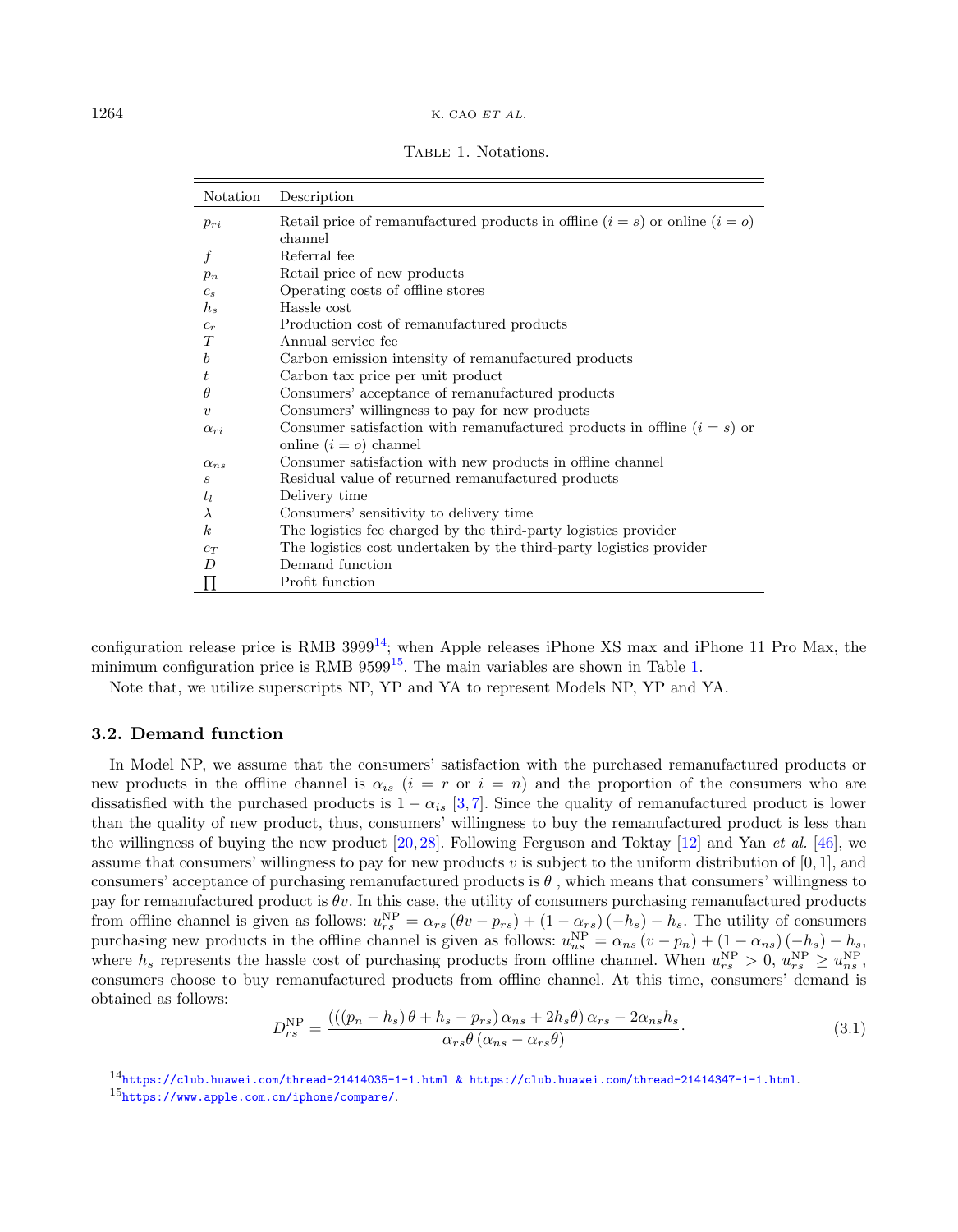When  $u_{ns}^{NP} > 0$ ,  $u_{ns}^{NP} > u_{rs}^{NP}$ , consumers choose to buy new products from offline channel, and the demand function is shown as follows:

$$
D_{ns}^{\rm NP} = 1 - \frac{\alpha_{ns} \left( p_n - h_s \right) - \alpha_{rs} \left( p_{rs} - h_s \right)}{\alpha_{ns} - \alpha_{rs} \theta}.
$$
\n(3.2)

In Model YP, we assume that consumers' satisfaction with remanufactured products from offline channel or online channel is  $\alpha_{ri}$  ( $i = s$  or  $i = o$ ), and their satisfaction with new products from offline channel is  $\alpha_{ns}$ . Since new product has a higher quality than remanufactured product and online return rate is higher than offline return rate, it is easy to obtain that  $\alpha_{ns} > \alpha_{rs} > \alpha_{ro}$ . Moreover, we assume that there is a type of consumers in the market who only choose to buy products in the offline channel and the proportion of this type of consumers is  $\rho$ , thus, the proportion of consumers without channel preference is  $1-\rho$ . Therefore, for such consumers having channel preferences, the consumer utility of purchasing remanufactured products in the offline channel is given as follows:  $u_{rs}^{YP} = \alpha_{rs} (\theta v - p_{rs}) + (1 - \alpha_{rs}) (-h_s) - h_s$ . The utility of these consumers buying new products from offline channel is obtained as follows:  $u_{ns}^{YP} = \alpha_{ns}(v - p_n) + (1 - \alpha_{ns})(-h_s) - h_s$ . When  $u_{rs}^{YP} > 0$  and  $u_{rs}^{\text{YP}} \geq u_{ns}^{\text{YP}}$ , consumers with channel preferences will buy remanufactured products from offline channel. The demand function is given as follows:

$$
D_{srs}^{\text{YP}} = \frac{\rho\left(((\left(p_n - h_s\right)\theta + h_s - p_{rs})\,\alpha_{ns} + 2h_s\theta)\,\alpha_{rs} - 2\alpha_{ns}h_s\right)}{\left(\alpha_{ns} - \alpha_{rs}\theta\right)\theta\alpha_{rs}}.\tag{3.3}
$$

When  $u_{ns}^{YP} > 0$  and  $u_{rs}^{YP} < u_{ns}^{YP}$ , consumers with channel preferences will buy new products from offline channel. The demand function is shown as follows:

$$
D_{sns}^{\rm YP} = \rho \left( 1 - \frac{\alpha_{ns} \left( p_n - h_s \right) - \alpha_{rs} \left( p_{rs} - h_s \right)}{\alpha_{ns} - \alpha_{rs} \theta} \right). \tag{3.4}
$$

Then, we focus on the consumers without channel preference. In Model YP, the consumer utility of buying new products from offline channel is shown as follow:  $u_{ns}^{YP} = \alpha_{ns}(v - p_n) + (1 - \alpha_{ns})(-h_s) - h_s$ . The consumer utility of purchasing remanufactured products in the offline channel is obtained as follow:  $u_{rs}^{YP} = \alpha_{rs} (\theta v - p_{rs}) +$  $(1 - \alpha_{rs}) (-h_s) - h_s$ . When the remanufacturing firm enters the e-commerce platform, we assume that consumers' online purchase intentions are affected by the delivery time [\[48\]](#page-22-14). Therefore, the consumer utility of buying remanufactured products in the online channel is shown as follows:  $u_{ro}^{YP} = \alpha_{ro} (\theta v - p_{ro}) - \lambda t_l$ , where  $t_l$  represents the delivery time and  $\lambda$  represents consumers' sensitivity to delivery time. When  $u_{rs}^{\text{YP}} > 0$ ,  $u_{rs}^{\text{YP}} \ge u_{ro}^{\text{YP}}$ ,  $u_{rs}^{\text{YP}} \ge u_{ro}^{\text{YP}}$  $u_{ns}^{\text{YP}}$ , the consumers will choose to purchase remanufactured products from offline channel, the demand function is obtained as follows:

$$
D_{nrs}^{\rm VP} = (1 - \rho) \left( \frac{\alpha_{ns} \left( p_n - h_s \right) - \alpha_{rs} \left( p_{rs} - h_s \right)}{\alpha_{ns} - \alpha_{rs} \theta} - \frac{\alpha_{rs} \left( p_{rs} - h_s \right) - \alpha_{ro} p_{ro} + 2h_s - \lambda t_l}{\theta \left( \alpha_{rs} - \alpha_{ro} \right)} \right). \tag{3.5}
$$

When  $u_{ro}^{\text{YP}} > 0$ ,  $u_{ro}^{\text{YP}} \ge u_{ns}^{\text{YP}}$ ,  $u_{ro}^{\text{YP}} \ge u_{rs}^{\text{YP}}$ , consumers without channel preference will choose to buy remanufactured products from online channel, the demand function is given as follows:

$$
D_{nro}^{\rm YP} = (1 - \rho) \left( \frac{\alpha_{rs} \left( p_{rs} - h_s \right) - \alpha_{ro} p_{ro} + 2h_s - \lambda t_l}{\theta \left( \alpha_{rs} - \alpha_{ro} \right)} - \frac{\alpha_{ro} p_{ro} + \lambda t_l}{\alpha_{ro} \theta} \right). \tag{3.6}
$$

When  $u_{ns}^{YP} > 0$ ,  $u_{ns}^{YP} \ge u_{rs}^{YP}$ ,  $u_{ns}^{YP} \ge u_{ro}^{YP}$ , these consumers will choose to buy new products from offline channel, the demand function is shown as follows:

$$
D_{nns}^{\text{YP}} = (1 - \rho) \left( 1 - \frac{\alpha_{ns} \left( p_n - h_s \right) - \alpha_{rs} \left( p_{rs} - h_s \right)}{\alpha_{ns} - \alpha_{rs} \theta} \right). \tag{3.7}
$$

# 4. Analysis

<span id="page-6-0"></span>In this section, we investigate the optimal channel selection strategy of the remanufacturing firm and the impacts of production cost information asymmetry on the firm's operation decisions through building three Models, i.e., NP, YP and YA.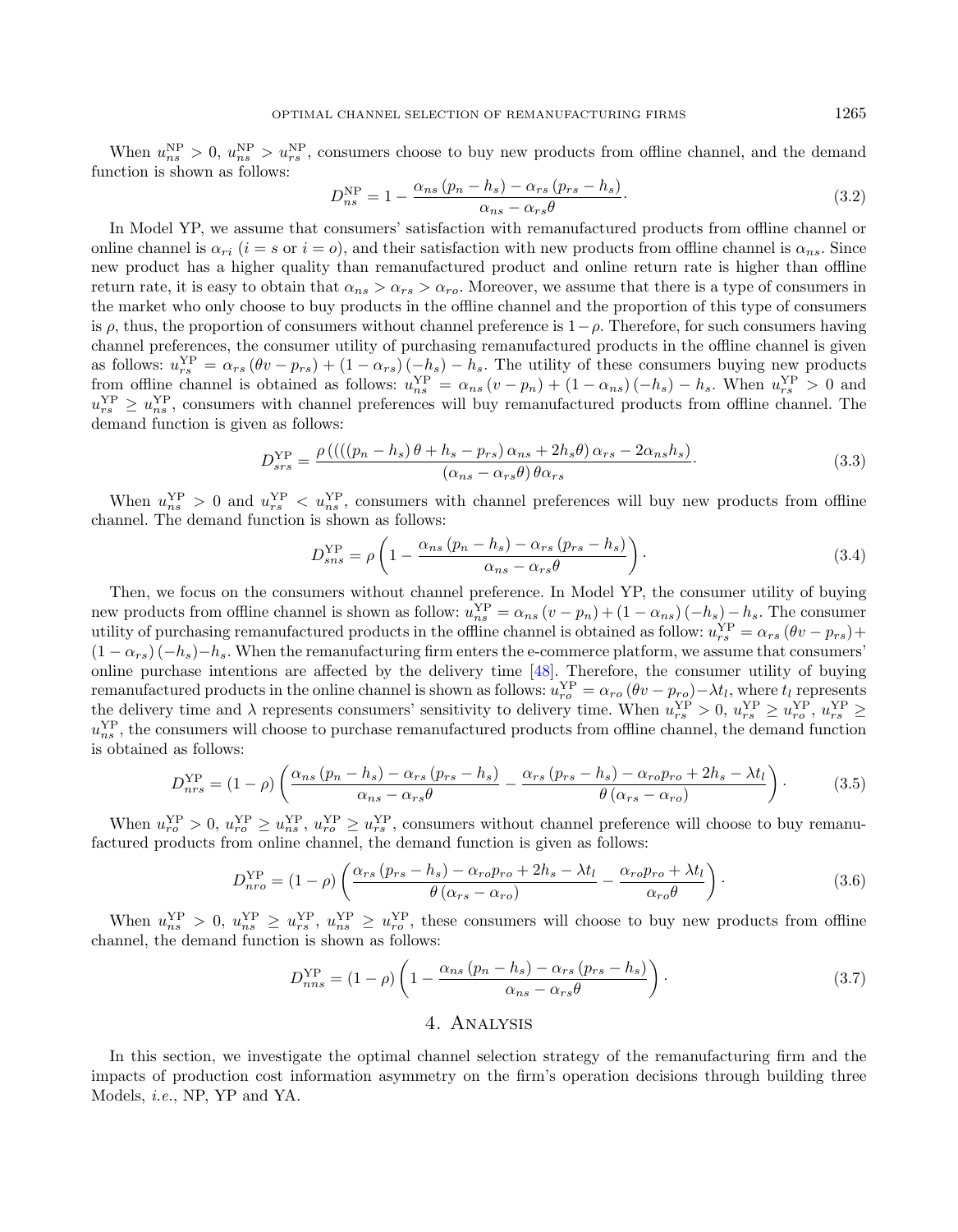<span id="page-7-0"></span>TABLE 2. Notations.

| Model | Optimal decisions                                                                                                                                                                                                             |
|-------|-------------------------------------------------------------------------------------------------------------------------------------------------------------------------------------------------------------------------------|
| NP    | $p_{rs}^{\text{NP*}} = \frac{(((1-\theta)h_s + \theta p_n + s)\alpha_{rs} + bt - s + c_r + c_s - 2h_s)\alpha_{ns} + 2h_s\alpha_{rs}\theta}{2\alpha_{rs}\alpha_{ns}}$                                                          |
| YP    | $f^{YP^*} = \frac{(bt - \alpha_{rs}h_s + c_r + c_s + 2h_s - s)\alpha_{ro} - \alpha_{rs}(bt + \lambda t_l + c_T + c_r - s)}{3\alpha_{rs}\alpha_{ro}}$                                                                          |
|       | $k^{\text{YP*}} = \frac{\alpha_{ro}(bt+c_r+c_s+2h_s-s)+\alpha_{rs}(-bt-h_s\alpha_{ro}-\lambda t_l+2c_T-c_r+s)}{h_s^{\text{TP*}}}$                                                                                             |
|       | $p_{rs}^{\text{YP*}} = \frac{(((1-\theta)h_s + \theta p_n + s)\alpha_{rs} + bt - s + c_r + c_s - 2h_s)\alpha_{ns} + 2h_s\alpha_{rs}\theta}{2\alpha_{ns}\alpha_{rs}}$                                                          |
|       | $p_{ro}^{\text{YP*}} = \frac{\theta h_s}{\alpha} + \frac{3\theta p_n + 3s - (3\theta - 2)h_s}{6} + \frac{2bt - 2s + 2c_r + 2c_s + 4h_s}{6\alpha} + \frac{(bt - 5\lambda t_l + c_r + c_r - s)}{6\alpha}$                       |
| YA    | $f^{\text{YA}*} = \frac{(bt - \alpha_{rs}h_s + c_e + c_s + 2h_s - s)\alpha_{ro} - \alpha_{rs}(bt + \lambda t_l + c_T + c_e - s)}{3\alpha_{rs}\alpha_{ro}}$                                                                    |
|       | $k^{\text{YA}^*} = \frac{\alpha_{ro}(bt + c_e + c_s + 2h_s - s) + \alpha_{rs}(-bt - h_s\alpha_{ro} - \lambda t_l + 2c_T - c_e + s)}{h_s^{\text{WA}^*}}$<br>$3\alpha_{rs}$                                                     |
|       | $p_{rs}^{\text{YA}*} = \frac{(((1-\theta)h_s + \theta p_n + s)\alpha_{rs} + bt - s + c_r + c_s - 2h_s)\alpha_{ns} + 2h_s\alpha_{rs}\theta}{2\alpha_{ns}\alpha_{rs}}$                                                          |
|       | $p_{ro}^{\text{YA}} = \frac{\theta h_s}{\alpha_{ns}} + \frac{3\theta p_n + 3s - (3\theta - 2)h_s}{6} + \frac{2bt - 2s + 2c_r + 2c_s + 4h_s}{6\alpha_{rs}} + \frac{(bt - 5\lambda t_l + c_T + 3c_r - 2c_e - s)}{6\alpha_{ro}}$ |

#### 4.1. Information symmetry

Firstly, we consider the case of without information asymmetry. Therefore, Models NP and YP should be analyzed in this section.

In Model NP, the remanufacturing firm does not enter the platform, and there is only the offline channel. Thus, the profit function of the remanufacturing firm is obtained as follows:

$$
\prod_{F}^{\rm NP} = D_{rs}^{\rm NP} \left( \alpha_{rs} \left( p_{rs} - c_r \right) + (1 - \alpha_{rs}) \left( s - c_r \right) - c_s - bt \right). \tag{4.1}
$$

Where  $\alpha_{rs}$  ( $p_{rs} - c$ ) means the sale revenue of remanufacturing firm when consumers are satisfied with the products, and  $(1 - \alpha_{rs})(s - c_r)$  represents the return loss of remanufacturing firm when consumers are not satisfied with the products. Besides,  $c_s$  represents the operation cost of offline channel and  $bt$  represents the carbon emission cost undertaken by the remanufacturing firm under the carbon tax policy.

The optimal decisions are presented in Table [2.](#page-7-0)

In Model YP, the remanufacturing firm enters the platform, thus, there are both online channel and offline channel. Due to the leading role played by the platforms, e.g., Amazon.com and Taobao.com, and the importance of logistics services, we assume that the platform and the third-party logistics provider have the same market power and act as leaders in this paper. The decision sequence is given as follows: the platform and the third-party logistics provider firstly decides the referral fee  $f$  and the logistics fee  $k$ , respectively. Then, the remanufacturing firm decides the retail prices of online  $p_{ro}$  and offline channels  $p_{rs}$ . The profit functions of the remanufacturing firm, the platform and the third-party logistics service provider are given as follows:

$$
\prod_{F}^{YP} = (\alpha_{rs} (p_{rs} - c_r) + (1 - \alpha_{rs}) (s - c_r) - c_s - bt) (D_{srs}^{YP} + D_{nrs}^{YP})
$$
  
+  $(\alpha_{ro} (p_{ro} - f - c_r) + (1 - \alpha_{ro}) (s - c_r) - bt - k) (D_{nro}^{YP}) - T$  (4.2)

$$
\prod_{P}^{YP} = \alpha_{ro} f D_{nro}^{YP} + T \tag{4.3}
$$

$$
\prod_{T}^{\text{YP}} = (k - c_T) D_{nro}^{\text{YP}}.
$$
\n(4.4)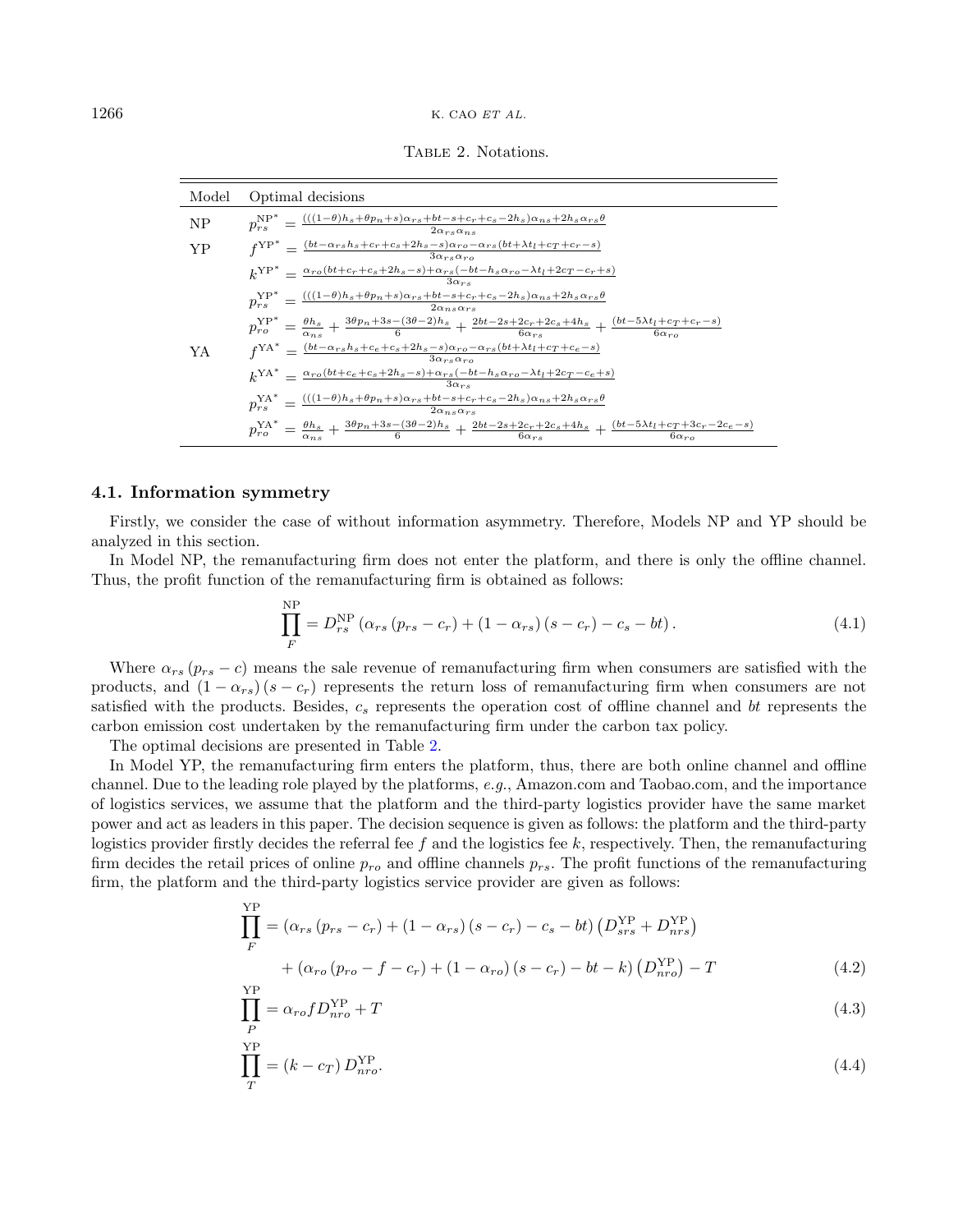<span id="page-8-0"></span>Note that,  $(\alpha_{rs} (p_{rs} - c_r) + (1 - \alpha_{rs}) (s - c_r) - c_s - bt) (D_{srs}^{YP} + D_{nrs}^{YP})$  means the sale profit from offline channel and  $(D_{nro}^{YP}) \left( \alpha_{ro} (p_{ro} - f - c_r) + (1 - \alpha_{ro}) (s - c_r) - bt - k \right)$  means the sale profit from online channel and  $T$  means the annual service fee charged by the platform.

<span id="page-8-1"></span>The Optimal decisions are obtained in Table [2.](#page-7-0)

Comparing the remanufacturing firm's optimal profits under Models NP and YP, we could propose the following Theorem [4.1.](#page-8-0)

Theorem 4.1. Analyzing the remanufacturing firm's channel selection strategy, we have

(a) if 
$$
T \leq \overline{T}^S
$$
, we have  $\prod_F^{\text{NP}} \leq \prod_F^{\text{YP}};$ 

(b) and if  $T > \overline{T}^S$ , we have  $\prod_F^{\text{NP}} > \prod_F^{\text{YP}}$ .

Theorem [4.1](#page-8-0) shows that when the annual service fee charged by the platform is relatively small, the remanufacturing firm chooses to enter the e-commerce platform; otherwise, the remanufacturing firm chooses not to enter the platform. If the remanufacturing firm enters the e-commerce platform, the channel competition will intensify. Due to the opening of online sales channels, the sales of remanufactured products will increase. Therefore, when the annual service fee charged by the e-commerce platform is relatively small, it is more advantageous to enter the e-commerce platform. Otherwise, the remanufacturing enterprise may suffer losses if it chooses to enter the e-commerce platform.

Proposition 4.2. The impact of consumer returns and online logistics on the remanufacturing firm's optimal platform entry strategy is given as follows:

(a) When  $\alpha_{ro} \leq \frac{\alpha_{rs}}{2}, \frac{\partial \bar{T}^S}{\partial \alpha_{rs}} \geq 0;$ 2,  $\partial \alpha_{ro}$ 

(b) When  $\frac{\alpha_{rs}}{2} < \alpha_{ro} < \alpha_{rs}$ , if  $\lambda \leq \lambda_1$ ,  $\frac{\partial \bar{T}^S}{\partial \alpha_{ro}} \geq 0$ ; otherwise,  $\frac{\partial \bar{T}^S}{\partial \alpha_{ro}} < 0$ .

Proposition [4.2\(](#page-8-1)a) and (b) show that when consumer's satisfaction with the remanufactured product purchased from the online channel is relatively small, as consumer's satisfaction with purchasing remanufactured products from online channel increases, the remanufacturing firm is more likely to enter the e-commerce platform. When consumers' satisfaction with remanufactured products purchased from online channel is relatively large, it will encourage the remanufacturing firm to enter the e-commerce platform only when consumer's sensitivity to the delivery time is below a certain threshold. Otherwise, it has a negative impact on the choice of the remanufacturing firm to enter the platform. This is because when the consumer's satisfaction with remanufactured product from online is relatively small, a small increase in consumer's satisfaction will bring about a huge improvement in firm's profit which will promote the possibility of the firm entering the platform. As the consumer's satisfaction with the remanufactured product from online channel increases, the margin profit brought by the increased satisfactions decreases. What's more, with the increase of the consumer's sensitivity of delivery time, the negative effect of a relatively long delivery time which affects consumer's willingness to purchase the remanufactured products from online channel plays an important role in the remanufacturing firm's decision of whether to enter the platform.

<span id="page-8-2"></span>To better illustrate the impact of consumer returns and online logistics on the remanufacturing firm's optimal platform entry strategy, we present the following numerical analysis. And the main parameters settings are as follows: let  $\alpha_{rs} = 0.7$ ,  $\rho = 0.3$ ,  $\theta = 0.7$ ,  $c_s = 0.2$ ,  $c_r = 0.05$ ,  $c_t = 0.05$ ,  $h_s = 0.25$ ,  $s = 0.02$ ,  $b = 0.1$ ,  $t = 0.1$ ,  $\lambda = 0.1, t_l = 0.1$ , we could obtain Figure [1a](#page-9-0). In addition, we set  $\lambda \in (0, 1)$ ,  $\alpha_{ro} \in (0.35, 0.7)$ ,  $\alpha_{rs} = 0.7$ ,  $\rho = 0.3$ ,  $\theta = 0.7$ ,  $c_s = 0.1$ ,  $c_r = 0.15$ ,  $c_t = 0.15$ ,  $h_s = 0.11$ ,  $s = 0.02$ ,  $b = 0.1$ ,  $t = 0.2$  and  $t_l = 0.1$ , then we can get Figure [1b](#page-9-0). Figure [1](#page-9-0) shows that when consumers are less satisfied with remanufactured products purchased from online channel, as consumers' satisfaction with purchasing remanufactured products from online channel increases, the remanufacturing firm is more willing to enter the e-commerce platform. However, in the case of relatively high satisfaction with products purchased from online channel, only when consumers' sensitivity to delivery time is below a certain threshold, consumer's satisfaction with the remanufactured products purchased from online channel will have a positive impact on the decision-making of remanufacturing firm to enter the platform.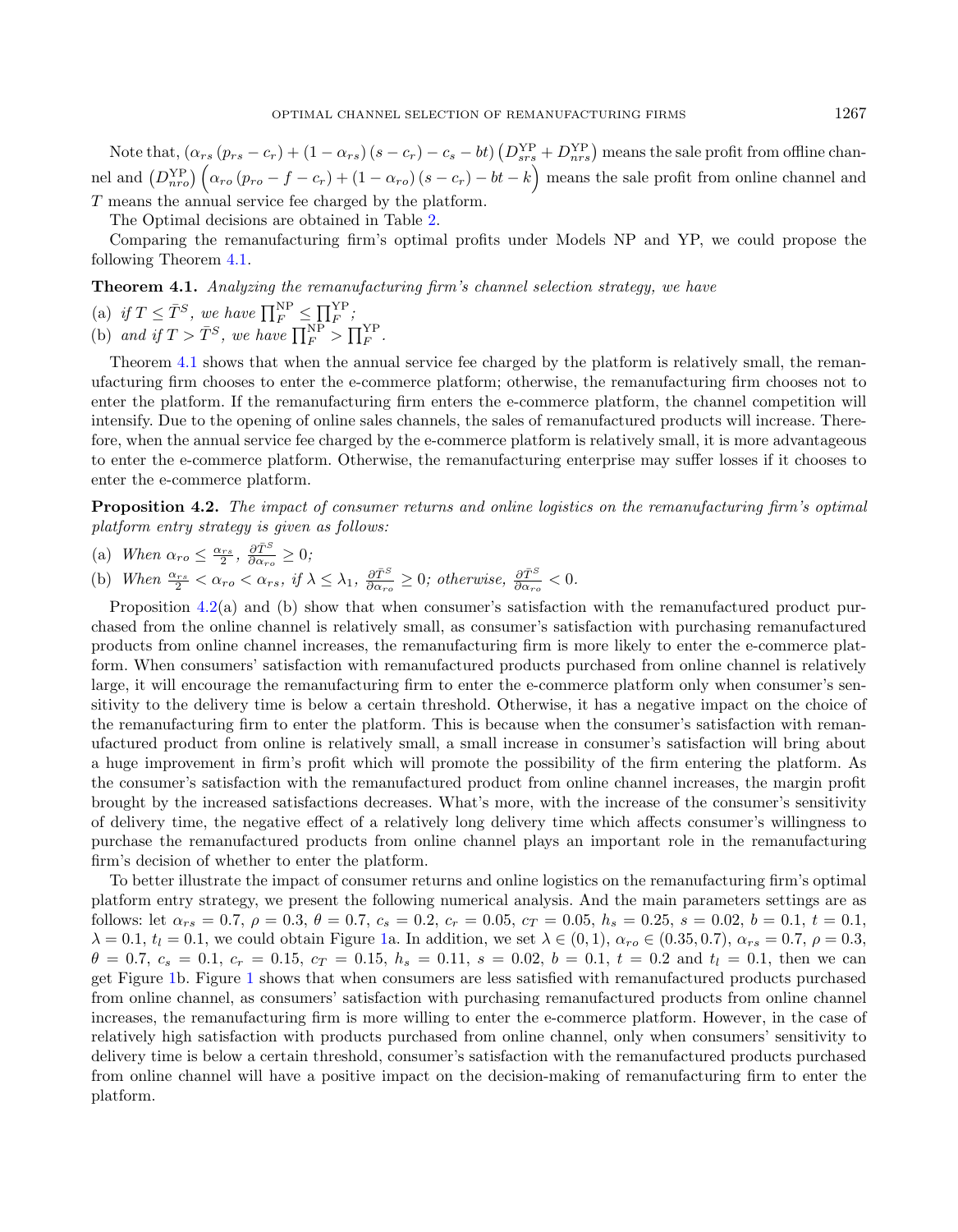<span id="page-9-0"></span>

<span id="page-9-1"></span>FIGURE 1. The impacts of consumer returns and online logistics. (a) When  $\alpha_{ro} \leq \frac{\alpha_{rs}}{2}$ . (b) When  $\frac{\alpha_{rs}}{2} < \alpha_{ro} < \alpha_{rs}$ .

Proposition 4.3. The impact of carbon tax policy on the remanufacturing firm's optimal channel selection strategy is given as follows:  $\frac{\partial \bar{T}^S}{\partial t} < 0$ .

Proposition [4.3](#page-8-2) shows that under the carbon tax policy, as the carbon tax price set by the government increases, the willingness of the remanufacturing firm to enter the platform decreases. If the carbon tax price is greater, the cost of the remanufacturing firm will be greater. When the remanufacturing firm enters the e-commerce platform, it will increase the total demand of remanufactured products, but it also needs to pay more carbon taxes. Therefore, with the increase of the carbon tax price, the profit of the increased demand of remanufactured products brought by firm's online channel may be less than the cost borne by the carbon tax. At this time, the remanufacturing firm has less possibility of entering the e-commerce platform.

<span id="page-9-2"></span>In short, the channel choice of the remanufacturing firm to enter the e-commerce platform needs to consider not only the annual service fee charged by the platform but also the carbon tax price set by the government.

**Proposition 4.4.** Comparing the total carbon emissions under Models NP and YP, we have:  $E^{YP^*} > E^{NP^*}$ .

Proposition [4.4](#page-9-1) shows that when the remanufacturing firm enters the e-commerce platform, the total carbon emissions will be greater than the total carbon emissions when it does not enter the e-commerce platform. When the remanufacturing firm enters the e-commerce platform, although the demand of remanufactured products from the offline channel will decrease, the opening up of online channels increases consumers' desire to buy remanufactured products in the online channel, resulting in the rise of total demand for remanufactured products. As a result, the total carbon emissions will also rise, which will cause a certain amount of damage to the environment.

Proposition 4.5. Comparing the optimal retail prices of remanufactured products and new products under Model NP and YP, we have:

(a)  $p_{rs}^{\text{NP}*} = p_{rs}^{\text{YP}*}$ ;

(b) When  $\alpha_{ro} \leq \bar{\alpha}_{ro}$ ,  $p_{ro}^{YP^*} \leq p_{rs}^{YP^*}$ . When  $\alpha_{ro} > \bar{\alpha}_{ro}$ , if  $\lambda \leq \lambda_{\beta}$ ,  $p_{ro}^{YP^*} \geq p_{rs}^{YP^*}$ ; otherwise,  $p_{ro}^{YP^*} < p_{rs}^{YP^*}$ .

Proposition [4.5\(](#page-9-2)a) indicates that the offline retail price of remanufactured products should remain unchanged whether the remanufacturing firm enters the e-commerce platform or not. When the remanufacturing firm enters the e-commerce platform, its online and offline channel will have a certain degree of competition. Since this competition is internal, the firm should keep the retail prices of its offline remanufactured products unchanged to maintain customers.

Proposition [4.5\(](#page-9-2)b) indicates that when consumers' satisfaction with remanufactured products purchased from online channel is below a certain threshold, the online retail price of remanufacturing products will be lower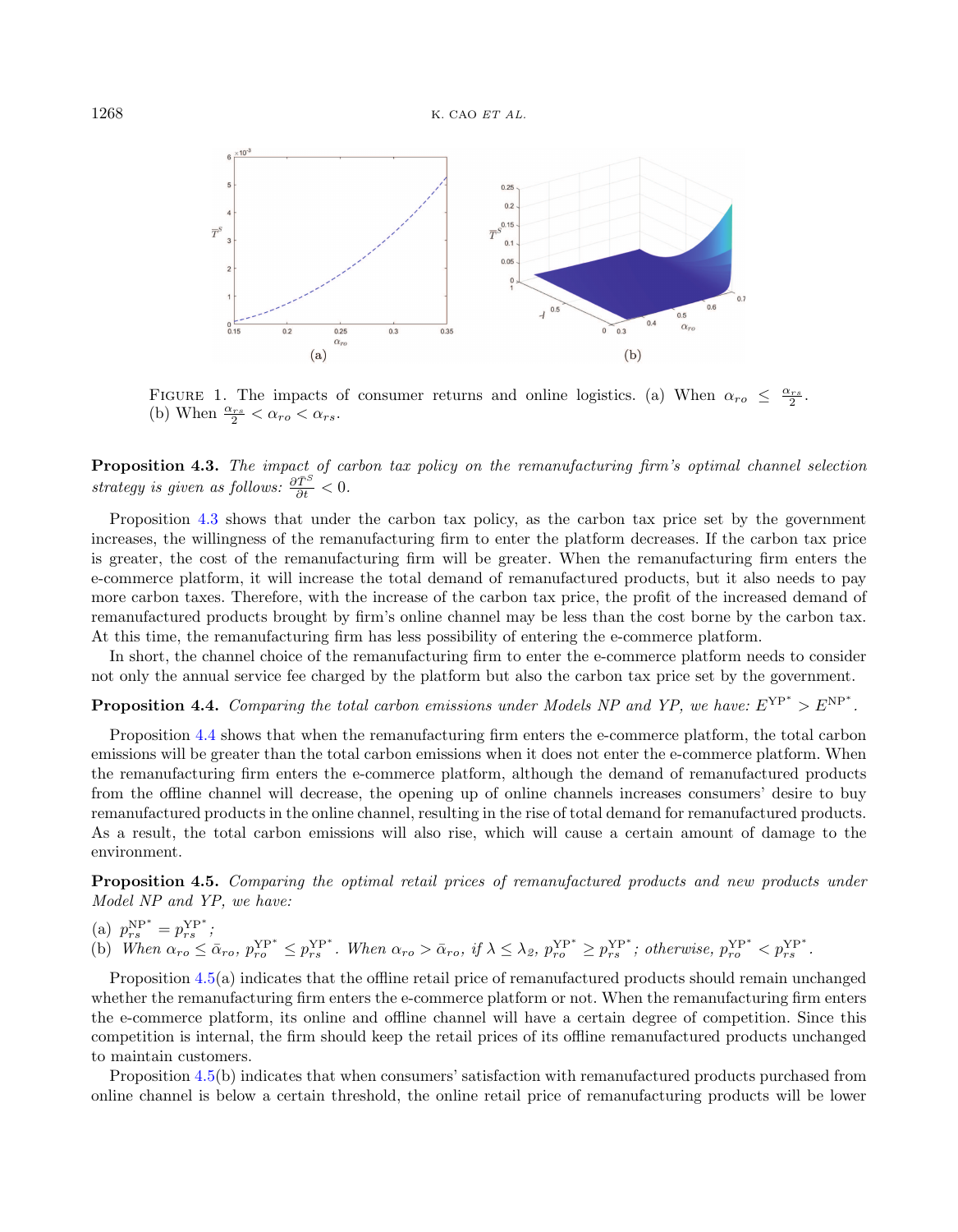<span id="page-10-0"></span>than the offline retail price of remanufacturing products. When consumers' satisfaction with remanufactured products purchased from online channel is greater than the threshold, the online retail price of remanufacturing products will be higher than the offline retail price of remanufacturing products only if consumers' sensitivity to delivery time is less than a certain threshold. Otherwise, the online retail price of remanufacturing products will be lower than the offline retail price of remanufacturing products. When consumers' satisfaction with remanufactured products purchased from online channel is relatively low, the remanufacturing firm will lower the retail price to attract more consumers to buy remanufactured products from online channel. When consumers are more satisfied with remanufactured products purchased from online channel and less sensitive to delivery time, consumers will be more willing to buy remanufactured products from online channel. It enables the remanufacturing firm to set a higher online retail price. However, when consumers are very sensitive to the delivery time, consumers' willingness to buy remanufactured products from online channel will decrease, which will cause the remanufacturing firm to lower the retail prices to attract consumers.

In short, when the remanufacturing firm enters the e-commerce platform, it should maintain the offline retail price of remanufactured products, while the online retail price of remanufactured products should depend on consumers' satisfaction with remanufactured products purchased from online channel and consumers' sensitivity to delivery time.

Proposition 4.6. The offline and total demands of remanufactured products under Models NP and YP are:

(a)  $D_{srs}^{YP} + D_{nrs}^{YP} < D_{rs}^{NP}$ ; (b)  $D_{srs}^{YP} + D_{nrs}^{YP} + D_{nro}^{YP} > D_{rs}^{NP}$ .

Proposition [4.6](#page-10-0) indicates that when the remanufacturing firm enters the e-commerce platform, the offline demand of remanufactured products will decrease, but the total demand of remanufactured products will increase. It can be seen from Proposition [4.5](#page-9-2) that when the remanufacturing firm enters the e-commerce platform, its offline retail prices have not changed. Due to the internal channel competition, the demand of offline sales channels is reduced. However, some new consumers begin to buy remanufactured products online due to the opening of online channels, which widens the market. Since the increased demand of online channels is greater than the reduced demand of offline sales channels, the total demand for remanufacturing firm has increased.

# 4.2. Information asymmetry

In Model YA, we assume that there is asymmetric production cost of remanufactured product information between e-commerce platforms and remanufacturing firms. And the production cost of remanufactured products can be divided into two cases: a low production cost  $(c_{rL})$  and a high production cost  $(c_{rH})$ , and the probabilities are  $\eta$  and  $1-\eta$  respectively in this paper. In the case of asymmetric production cost of remanufactured product information, the expected value of the production cost of the remanufactured products is  $c_e = \eta c_{rL} + (1 - \eta) c_{rH}$ [\[3\]](#page-21-2).

In Model YA, since the platform and the third-party logistics provider act as leaders, and they do not know the actual production cost information of remanufactured product, they make the optimal decisions based on the expected production cost of remanufactured product. However, the remanufacturing firm know it private production cost, thus, it makes the optimal retail prices based on the actual production cost information and the decisions made by the platform and the third-party logistics provider. Therefore, in Model YA, the profit functions of the remanufacturing firm, the platform, and the third-party logistics provider are given as follows:

$$
\prod_{F}^{YA} = (\alpha_{rs} (p_{rs} - c_r) + (1 - \alpha_{rs}) (s - c_r) - c_s - bt) (D_{srs}^{YP} + D_{nrs}^{YP})
$$
  
+ 
$$
(\alpha_{ro} (p_{ro} - f - c_r) + (1 - \alpha_{ro}) (s - c_r) - bt - k) (D_{nro}^{YP}) - T
$$
(4.5)

$$
\prod_{P}^{YA} = \eta \alpha_{ro} f D_{Lnro}^{YP} + (1 - \eta) \alpha_{ro} f D_{Hnro}^{YP} + T \tag{4.6}
$$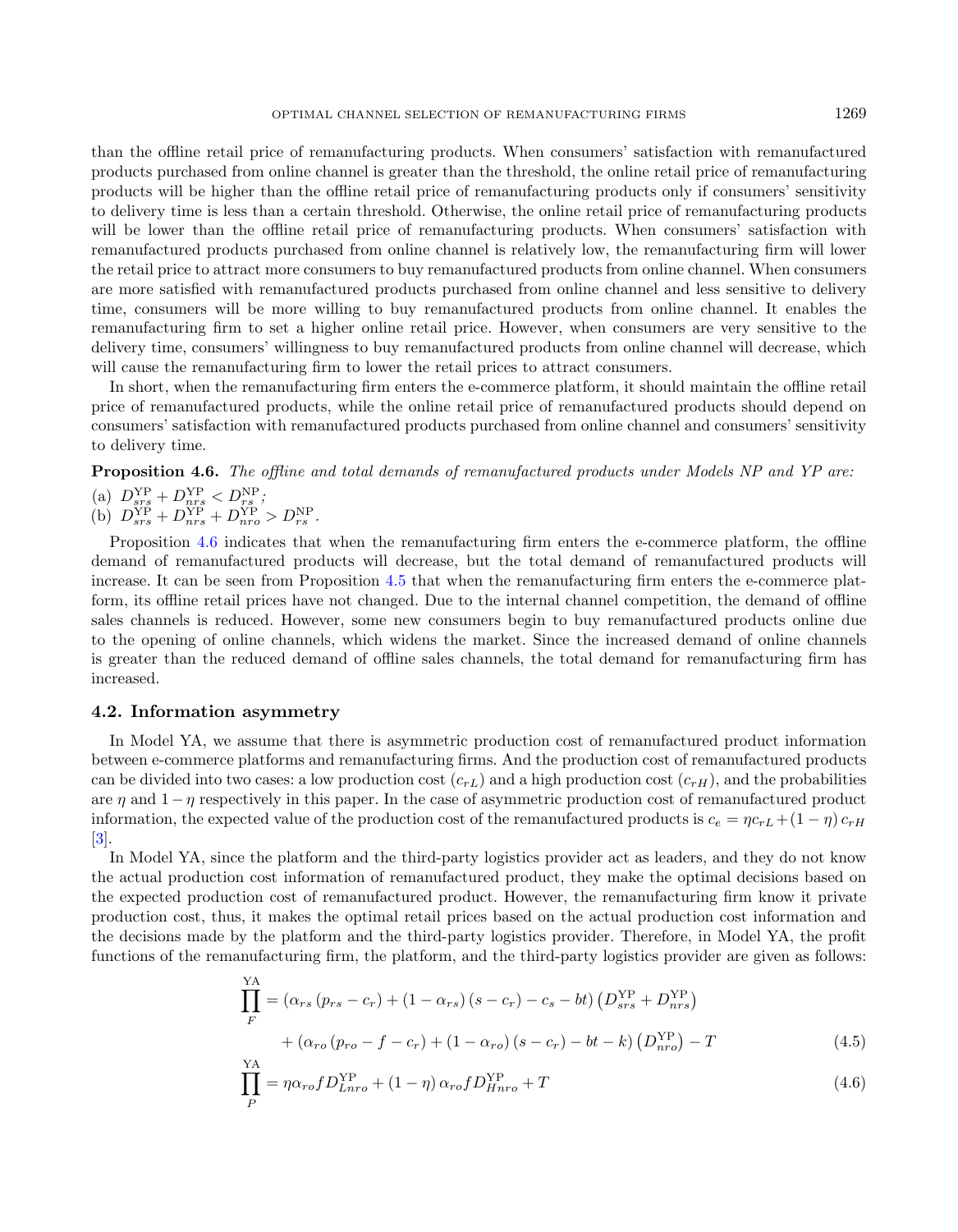<span id="page-11-1"></span>
$$
\prod_{T}^{YA} = \eta (k - c_T) D_{Lnro}^{YP} + (1 - \eta) (k - c_T) D_{Hnro}^{YP}.
$$
\n(4.7)

Where  $D_{Lnro}^{VP}$  or  $D_{Hnro}^{VP}$  represents the demand function of online remanufactured product when the expected production cost of the remanufactured product is low or high.

The optimal decisions are presented in Table [2.](#page-7-0)

<span id="page-11-0"></span> $\ddotsc$ 

Comparing the remanufacturing firm's optimal profits between Models NP and YA, we could obtain the following Theorem [4.7.](#page-11-0)

Theorem 4.7. In the case of asymmetric production cost information, the channel selection strategy for the remanufacturing firm is given as follows:

- (a) if  $T \leq \bar{T}^A$ , we have  $\prod_F^{\text{NP}} \leq \prod_F^{\text{YA}}$ ;
- (b) and if  $T > \overline{T}^A$ , we have  $\prod_F^{\text{NP}} > \prod_F^{\text{YA}}$ .

Theorem [4.7](#page-11-0) shows that in the case of asymmetric production cost information, the channel selection strategy for the remanufacturing firm to enter the platform depends on the size of the annual service fee charged by the platform. When the annual service fee charged by the platform is less than a certain threshold, the remanufacturing firm will choose to enter the e-commerce platform; otherwise, the remanufacturing firm will not enter, which further verifies the conclusions of Theorem [4.1.](#page-8-0)

Proposition 4.8. Comparing the thresholds of the annual service fee charged by platform under Models YP and YA, we have:

- (a) When  $c_r = c_{rH}$ , if  $\alpha_{rs} \leq \bar{\alpha}_{rs}$ ,  $\bar{T}^A \leq \bar{T}^S$ ; otherwise,  $\bar{T}^A > \bar{T}^S$ ;
- (b) When  $c_r = c_{rL}, \bar{T}^A > \bar{T}^S$ .

Proposition [4.8](#page-11-1) shows that when the actual production cost of remanufactured products is high, the threshold of the annual service fee in the case of information symmetry is less (higher) than that in the case of information asymmetry only when consumers are more (less) satisfied with the products purchased from offline channel. When the actual production cost of remanufactured products is low, the threshold of the annual service fee in the case of information symmetry is lower than that in the case of information asymmetry. When the actual production cost of remanufactured products is high, the remanufacturing firm will set higher retail prices, the platform and the third-party logistics provider will charge higher referral fee and logistics fee in the case of asymmetric information. Besides, consumers' low satisfaction with remanufactured products from offline channel means that consumers will be more declined to purchase remanufactured products from offline channel or even choose not to buy remanufactured products. At this time, in the case of information asymmetry, the remanufacturing firm will obtain less profits and bear more referral fee and logistics fee, therefore, the willingness of remanufacturing firm to enter the platform is smaller than that of information symmetry. When consumer's satisfaction with remanufactured products from offline channel is relatively high, more consumers are willing to buy products from offline channel and the profits obtained from offline channel may be higher than the costs of referral and logistics fees from online channel. Therefore, the willingness of entering the platform in the case of information asymmetry is higher than that in the case of information symmetry. When the actual production cost of remanufactured products is low, the remanufacturing firm will set lower retail prices, and the platform and the third-party logistics provider will charge lower referral fee and logistics fee. At this time, the remanufacturing firm is more willing to enter the platform.

To better illustrate the remanufacturing firm's willingness to enter the platform under the case of symmetric information and asymmetric information, we have presented the following numerical analysis. Note that letter S represents information symmetry, letter A represents information asymmetry in Figure [2.](#page-12-0) And the relevant parameters are set as follows:  $\theta = 0.7$ ,  $\alpha_{ro} = 0.6$ ,  $c_s = 0.2$ ,  $c_T = 0.1$ ,  $h_s = 0.2$ ,  $s = 0.05$ ,  $b = 0.5$ ,  $t = 0.2$ ,  $\lambda = 0.1, \ \rho = 0.3, \ t_l = 0.1$  and  $\alpha_{rs} \in (0.65, 1)$ . Let  $c_r = 0.4$ , we can get the Figure [2a](#page-12-0). Let  $c_r = 0.1$ , we can get the Figure [2b](#page-12-0). It can be seen from Figure [2](#page-12-0) that only when  $c_r$  is high and  $\alpha_{rs}$  is below a certain threshold, the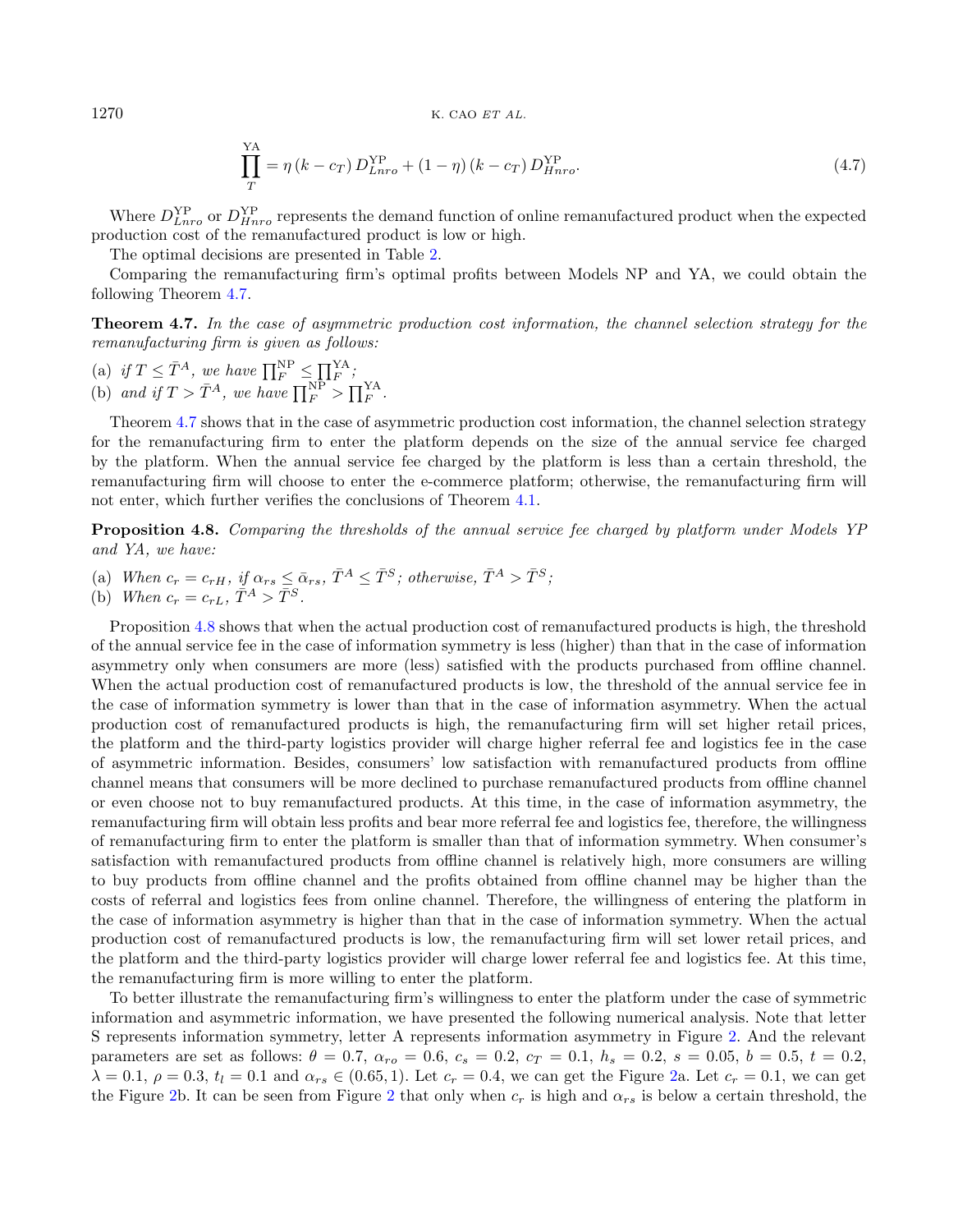<span id="page-12-0"></span>

FIGURE 2. Remanufacturing firm's willingness to enter the platform. (a)  $c_r = 0.4$ . (b)  $c_r = 0.1$ .

threshold of annual service fee in the case of information asymmetry is less than that in the case of information symmetry, which means that the remanufacturing firm in the case of information symmetry is more willing to enter the platform. When the actual production cost of remanufactured products is relatively low, the threshold of annual service fee is greater than that in the case of information asymmetry, that is, the remanufacturing firm is more reluctant to enter the e-commerce platform in the case of information symmetry.

<span id="page-12-1"></span>Proposition 4.9. Comparing the profits of the remanufacturing firm under Models YP and YA, we have:

- (a) When  $c_r = c_{rH}$ , if  $\alpha_{rs} \le \bar{\alpha}_{rs}$ ,  $\prod_{F}^{YP} \ge \prod_{F}^{YA}$ ; otherwise,  $\prod_{F}^{YP} < \prod_{F}^{YA}$ ;
- (b) When  $c_r = c_{rL}$ ,  $\prod_F^{YP} < \prod_F^{YA}$ .

Proposition [4.9\(](#page-12-1)a) shows that when  $c_r = c_{rH}$ , the profit of the remanufacturing firm with asymmetric information is less than the profit with symmetric information only when  $\alpha_{rs}$  is less than a certain threshold; otherwise, the profit of the remanufacturing firm in the case of information symmetry is smaller. When the actual production cost of the remanufactured products is high, the platform and the third-party logistics provider will set higher referral fee and logistics fee, and the remanufacturing firm will set a higher online retail price. If consumer's satisfaction with the remanufactured products purchased from offline channel is relatively low, consumers may not buy remanufactured products from offline channel or even not purchase remanufactured products. At this time, in the case of asymmetric information, the remanufacturing firm will obtain less profits and also needs to bear higher costs, therefore, the remanufacturing firm will choose to disclose the production cost information with the platform. If consumer's satisfaction with the remanufactured products purchased from offline channel is relatively high, more consumers may choose to buy products from offline channel, at this time, the profits obtained from offline channel may be higher than the referral fee and logistics fee undertaken by the remanufacturing firm from online channel. Therefore, the remanufacturing firm may choose not to disclose the production cost information.

<span id="page-12-2"></span>Proposition [4.9\(](#page-12-1)b) demonstrates that when the actual production cost of the remanufactured products is low, the remanufacturing firm will not disclose the production cost information with the platform. When the actual production cost of the remanufactured products is low, the platform and the third-party logistics service provider in the case of asymmetric information will charge lower referral fee and logistics fee, thus, the remanufacturing firm is less willing to share the production cost information with the platform.

Proposition [4.9](#page-12-1) implies that when the actual production cost of remanufactured products is high, if consumer's satisfaction with the remanufactured product purchased from offline channel is relatively low (high), nondisclosure of production cost information will harm (benefit) remanufacturing firms. However, when the actual production cost is relatively low, non-disclosure of production cost information will benefit remanufacturing firms.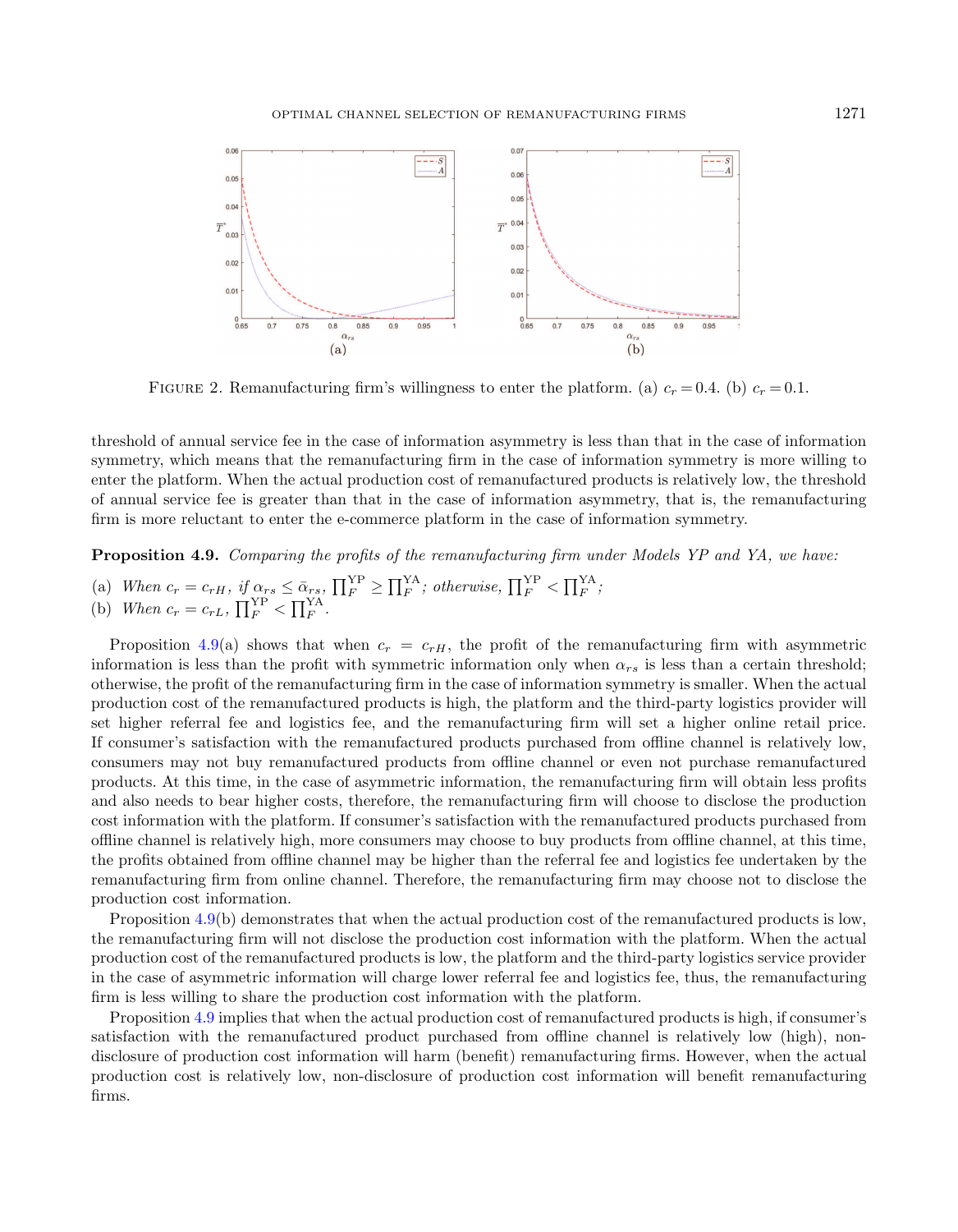Proposition 4.10. Comparing the optimal solutions under Models YA and YP, we have:

(a)  $p_{rs}^{\text{YA}*} = p_{rs}^{\text{YP}*}$ ; (b) When  $c_r = c_{rH}$ ,  $f_{\text{max}}^{YA^*} \ge f_{\text{max}}^{YP^*}$ ,  $k_{\text{max}}^{YA^*} \ge k_{\text{max}}^{YP^*}$ ,  $p_{rQ}^{YA^*} \ge p_{rQ}^{YP^*}$ ; (c) When  $c_r = c_{rL}$ ,  $f^{YA^*} < f^{YP^*}$ ,  $k^{YA^*} < k^{YP^*}$ ,  $p_{ro}^{YA^*} < p_{ro}^{YP^*}$ .

<span id="page-13-0"></span>Proposition [4.10](#page-12-2) shows that the optimal offline retail price of remanufactured products will not be affected by asymmetric information. When the actual production cost of remanufactured products is high, the platform and third-party logistics providers will charge higher referral fee and logistics fee, at this time, the remanufacturing firm will set a higher online retail price of remanufactured products. When the actual production cost of remanufactured products is low, the platform and the third-party logistics provider will also charge relatively lower referral fee and logistics fee in the case of asymmetric information. Besides, the optimal online retail price of remanufactured products will be lower than the online retail price under the case of symmetric information.

Proposition [4.10](#page-12-2) implies that asymmetric information will not affect the optimal offline retail prices of remanufactured products. However, it will affect the optimal online retail prices of remanufactured products, the optimal referral fees charged by the platforms, and the optimal logistics fees charged by third-party logistics providers.

Proposition 4.11. Analyzing the demands of remanufactured products under Models YA and YP, we have:

- (a) When  $c_r = c_{rH}$ ,  $D_{srs}^{YA} + D_{nrs}^{YA} \ge D_{srs}^{YP} + D_{nrs}^{YP}$ ;
- <span id="page-13-1"></span>(b) When  $c_r = c_{rL}$ ,  $D_{srs}^{YA} + D_{nrs}^{YA} < D_{srs}^{YP} + D_{nrs}^{YP}$ ;
- (c) When  $c_r = c_{rH}$ ,  $D_{srs}^{YA} + D_{nrs}^{YA} + D_{nrs}^{YA} \leq D_{srs}^{YP} + D_{nrs}^{YP} + D_{nrs}^{YP}$ ,
- (d) When  $c_r = c_{rL}$ ,  $D_{srs}^{YA} + D_{nrs}^{YA} + D_{nro}^{YA} > D_{srs}^{YP} + D_{nrs}^{YP} + D_{nro}^{YP}$ .

Proposition  $4.11(a)$  $4.11(a)$  and (b) show that when the actual production cost of remanufactured products is high (low), the offline demand of remanufactured products under asymmetric information is larger (smaller) than that under symmetric information, while Proposition  $4.11(c)$  $4.11(c)$  and (d) show that when the actual production cost of remanufactured products is high (low), the total demand under asymmetric information is smaller (larger). It can be seen from Proposition [4.10](#page-12-2) that when the actual production cost of remanufactured products is high, the remanufacturing firm will set a higher online retail price, while the offline retail price of remanufactured products remains unchanged, thus, consumers will choose to buy remanufactured products from offline stores or not to buy remanufactured products. At this time, offline demand of remanufactured products will increase, but the total demand of remanufactured products will decrease.

Proposition 4.12. Comparing the total carbon emissions under Models YA and YP, we have:

- (a) When  $c_r = c_{rH}$ ,  $E^{YA^*} \leq E^{YP^*}$ ;
- (b) When  $c_r = c_{rL}$ ,  $E^{YA^*} > E^{YP^*}$ .

Proposition [4.12](#page-13-1) shows that when the actual production cost of remanufactured products is high (low), the total carbon emissions in the case of asymmetric information is smaller (larger) than that in the case of symmetric information. It can be seen from Proposition [4.11](#page-13-0) that when the actual production cost of remanufactured products is high, the total demand in the case of information symmetry is greater, that is, the total carbon emissions of the remanufacturing firm is greater, which will cause certain damage to the environment. Therefore, when the actual production cost of remanufactured products is high, non-disclosure of information may reduce the profit of the remanufacturing firm under certain conditions, but it will have a beneficial impact on the environment. When the actual production cost of remanufactured products is low, non-disclosure of information will increase the profit of the remanufacturing firm, but it will harm the environment.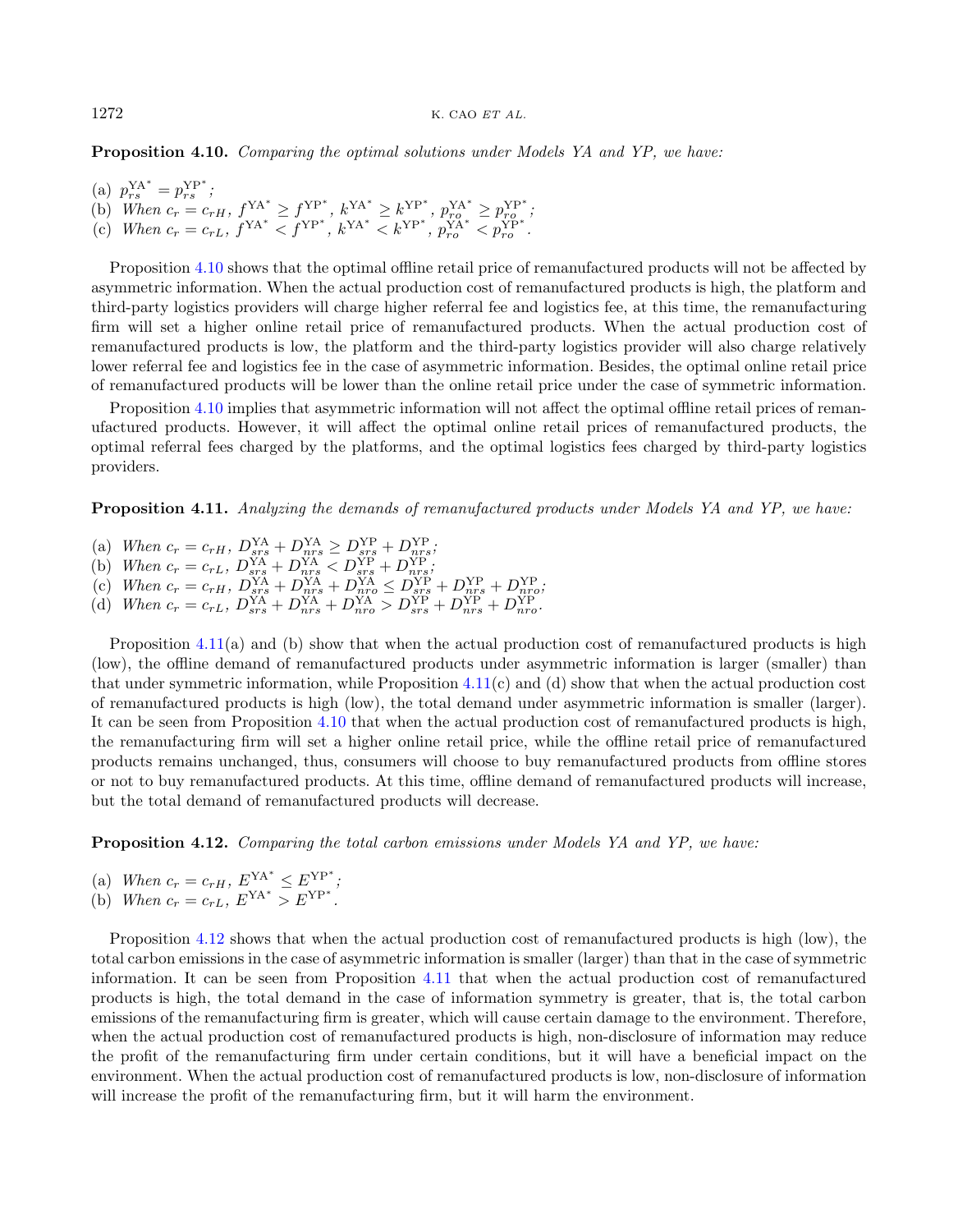# 5. Extension

<span id="page-14-0"></span>In the base models, we have not considered the production quantity constraint of remanufactured products, therefore, in this section, we consider the case of two periods, where there are only new products in the first period and both new and remanufactured products in the second period [\[30\]](#page-21-30). The production quantity of remanufactured products in the second period is constrained by the production quantity of new products in the first period. Since there are only new products in the first period, thus, the consumer utility is:  $u_{ns}^1$  =  $\alpha_{ns}(v-p_n)+(1-\alpha_{ns})(-h_s)-h_s$ . Therefore, it is easy to obtain that the production quantity of new product in the first period is  $D_{ns}^1 = 1 - (\alpha_{ns} (p_n - h_s) + 2h_s)/\alpha_{ns}$ ; in the second period, there are remanufactured products and new products, and the remanufacturing firm will decide whether to enter the platform and share its private production cost information with the platform. Thus, there are three strategies for the remanufacturing firm in the second period, which are similar to the base models, and we use superscript E to represent the extended models of the second period.

# 5.1. Model NPE

In model NPE, the remanufactured firm does not enter the platform in the second period. Similar to the base models, the profit function of the platform is given as follows, where the demand functions in the second period are the same as the base models:

$$
\prod_{F}^{NPE} = D_{rs}^{NP} (\alpha_{rs} (p_{rs} - c_r) + (1 - \alpha_{rs}) (s - c_r) - c_s - bt)
$$
\n  
\ns.t.  $0 < D_{rs}^{NP} \le D_{ns}^1$ . (5.1)

There are two cases satisfy the positive product demands and profits, that is, (a) the quantity constraint of remanufactured products is not binding  $(D_{rs}^{NP} < D_{ns}^{1})$ ; (b) the quantity constraint of remanufactured products is binding  $(D_{rs}^{\rm NP} = D_{ns}^1)$ . Since in the case of  $D_{rs}^{\rm NP} < D_{ns}^1$ , the optimal decisions, profits and channel selection strategies of the remanufacturing firm are the same as the base models, we omit it and only analyze the firm's optimal operational strategy in the case of  $D_{rs}^{\text{NP}} = D_{ns}^1$ . Optimal decisions in the case of  $D_{rs}^{\text{NP}} = D_{ns}^1$  under Model NPE are shown in the Appendix [A.](#page-16-1)

# 5.2. Model YPE

In Model YPE, the remanufacturing firm enters the platform with symmetrical information. Hence, the profit functions of the remanufacturing firm, the platform and the third-party logistics provider are given as follows:

$$
\prod_{F}^{YPE} = (\alpha_{rs} (p_{rs} - c_r) + (1 - \alpha_{rs}) (s - c_r) - c_s - bt) (D_{srs}^{YP} + D_{nrs}^{YP}) \n+ (\alpha_{ro} (p_{ro} - f - c_r) + (1 - \alpha_{ro}) (s - c_r) - bt - k) D_{nro}^{YP} - T
$$
\n(5.2)

$$
\prod_{P}^{\text{YPE}} = \alpha_{ro} f D_{nro}^{\text{YP}} + T \tag{5.3}
$$

$$
\prod_{T}^{\text{YPE}} = (k - c_T) D_{nro}^{\text{YP}} \tag{5.4}
$$
\n
$$
\text{s.t.} \quad 0 < D_{srs}^{\text{YP}} + D_{nrs}^{\text{YP}} + D_{nro}^{\text{YP}} \le D_{ns}^1.
$$

Similar to Model NPE, the optimal decisions in the case of  $D_{srs}^{YP} + D_{nrs}^{YP} + D_{nro}^{YP} = D_{ns}^1$  under Model NPE are presented in the Appendix [A.](#page-16-1)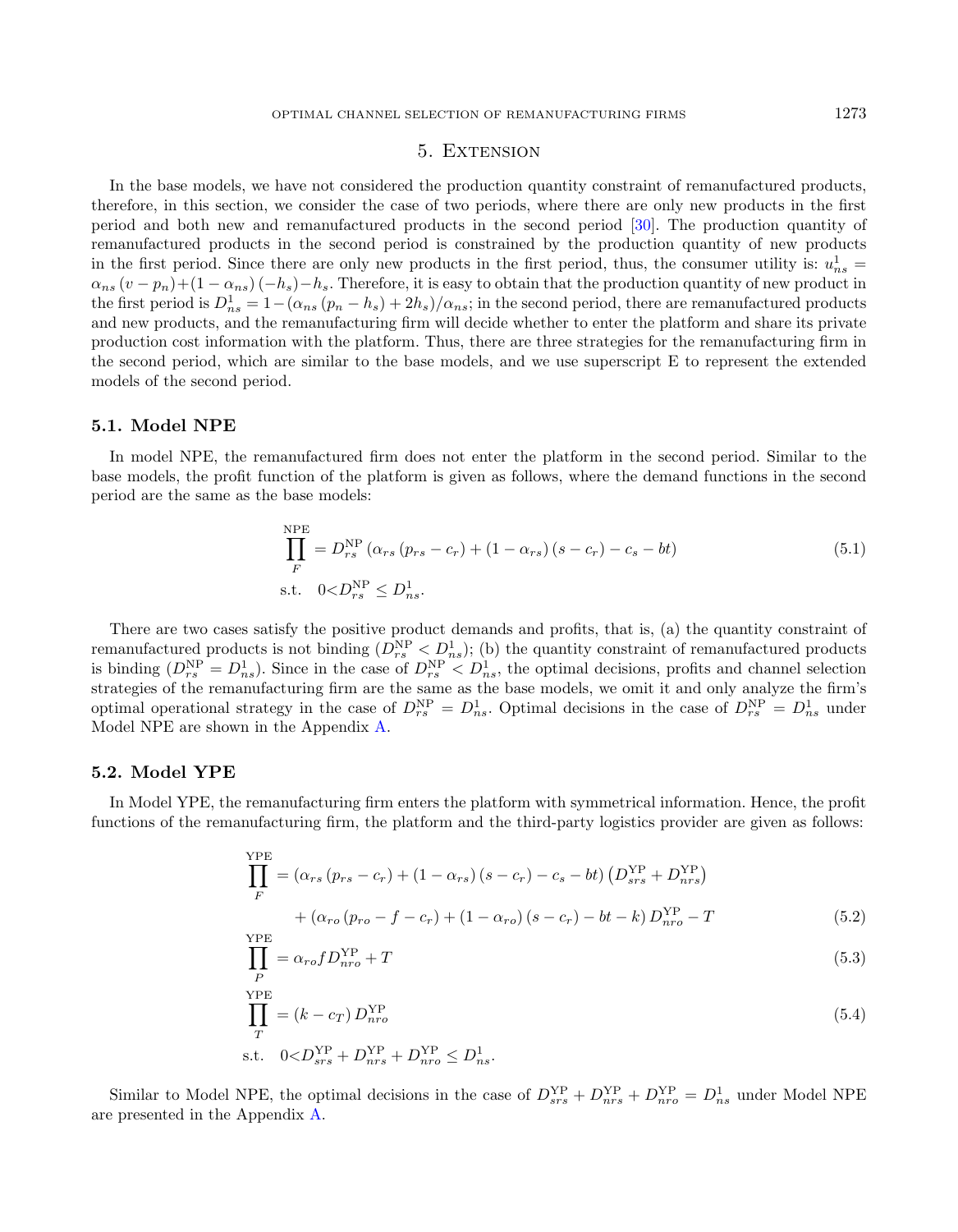# 5.3. Model YAE

In Model YAE, the remanufacturing firm enters the platform with asymmetrical information. The profit functions of the remanufacturing firm, the platform and the third-party logistics provider are shown as follows:

$$
\prod_{F}^{YAE} = (\alpha_{rs} (p_{rs} - c_r) + (1 - \alpha_{rs}) (s - c_r) - c_s - bt) (D_{srs}^{YP} + D_{nrs}^{YP}) \n+ (\alpha_{ro} (p_{ro} - f - c_r) + (1 - \alpha_{ro}) (s - c_r) - bt - k) (D_{nro}^{YP}) - T
$$
\n(5.5)

$$
\prod_{P}^{\text{ATE}} = \eta \alpha_{ro} f D_{Lnro}^{\text{YP}} + (1 - \eta) \alpha_{ro} f D_{Hnro}^{\text{YP}} + T \tag{5.6}
$$

$$
\prod_{T}^{YAE} = \eta (k - c_T) D_{Lnro}^{YP} + (1 - \eta) (k - c_T) D_{Hnro}^{YP}
$$
\n
$$
\text{s.t.} \quad 0 < D_{srs}^{YP} + D_{nrs}^{YP} + D_{nro}^{YP} \leq D_{ns}^1. \tag{5.7}
$$

The optimal decisions in the case of  $D_{srs}^{YP}+D_{nrs}^{YP}+D_{nro}^{YP}=D_{ns}^1$  under Model YAE are shown in the Appendix [A.](#page-16-1)

<span id="page-15-0"></span>Remark 5.1. When the production quantity of the remanufactured products is binding, comparing the optimal remanufacturing firm's profits under Model NPE and YPE, we have:

(a) if  $T \leq \overline{T}^{\text{SE}}$ , we have  $\prod_{F}^{\text{NPE}} \leq \prod_{F}^{\text{YPE}}$ ; (b) and if  $T > \overline{T}^{\text{SE}}$ , we have  $\prod_{F}^{\text{NPE}} > \prod_{F}^{\text{YPE}}$ .

The conclusion of Remark [5.1](#page-15-0) is similar to Theorem [4.1,](#page-8-0) that is, when the production quantity constraint of remanufactured product is binding, if the annual service fee is relatively low, the remanufacturing firm will enter the platform; otherwise, it will not. This result implies that the firm's willingness to enter the platform relies on the size of annual service fee charged by the platform.

<span id="page-15-2"></span><span id="page-15-1"></span>Remark 5.2. When the production quantity of the remanufactured products is binding, comparing the optimal remanufacturing firm's profits under Model NPE and YAE, we have:

(a) if 
$$
T \leq \overline{T}^{AE}
$$
, we have  $\prod_F^{NPE} \leq \prod_F^{YAE}$ ;  
(b) and if  $T > \overline{T}^{AE}$ , we have  $\prod_F^{NPE} > \prod_F^{YAE}$ .

Resembles to Theorem [4.7,](#page-11-0) when considering the production constraint of remanufactured products, the annual service fee charged by the platform will influence the channel selection strategy of the remanufacturing firm, which further verify the robustness of the main conclusion in this paper.

Similar to the based models, when the production quantity constraint of remanufactured products is binding, to explore the impacts of production cost information sharing on the remanufacturing firm's optimal channel choice, we propose the following Corollary.

# **Corollary 5.3.** Comparing the size relationships between  $\bar{T}^{\text{SE}}$  and  $\bar{T}^{\text{AE}}$ , we have  $\bar{T}^{\text{SE}} = \bar{T}^{\text{AE}}$ .

Corollary [5.3](#page-15-1) implies that when the production quantity constraint of the remanufacturing is binding, the production cost information sharing strategy has no impact on the remanufacturing firm's optimal channel selection strategy. When the production quantity constraint of the remanufactured product is binding, that is, the production quantity of the remanufactured products in the second period is equivalent to the production quantity of the new products in the first period, at this time, the production cost of the remanufactured product is relatively low and the optimal retail prices of the remanufacturing firm are little affected by the production cost of the remanufactured product. Therefore, in this context, the asymmetrical production cost information of the remanufactured product will not affect the firm's channel selection strategy.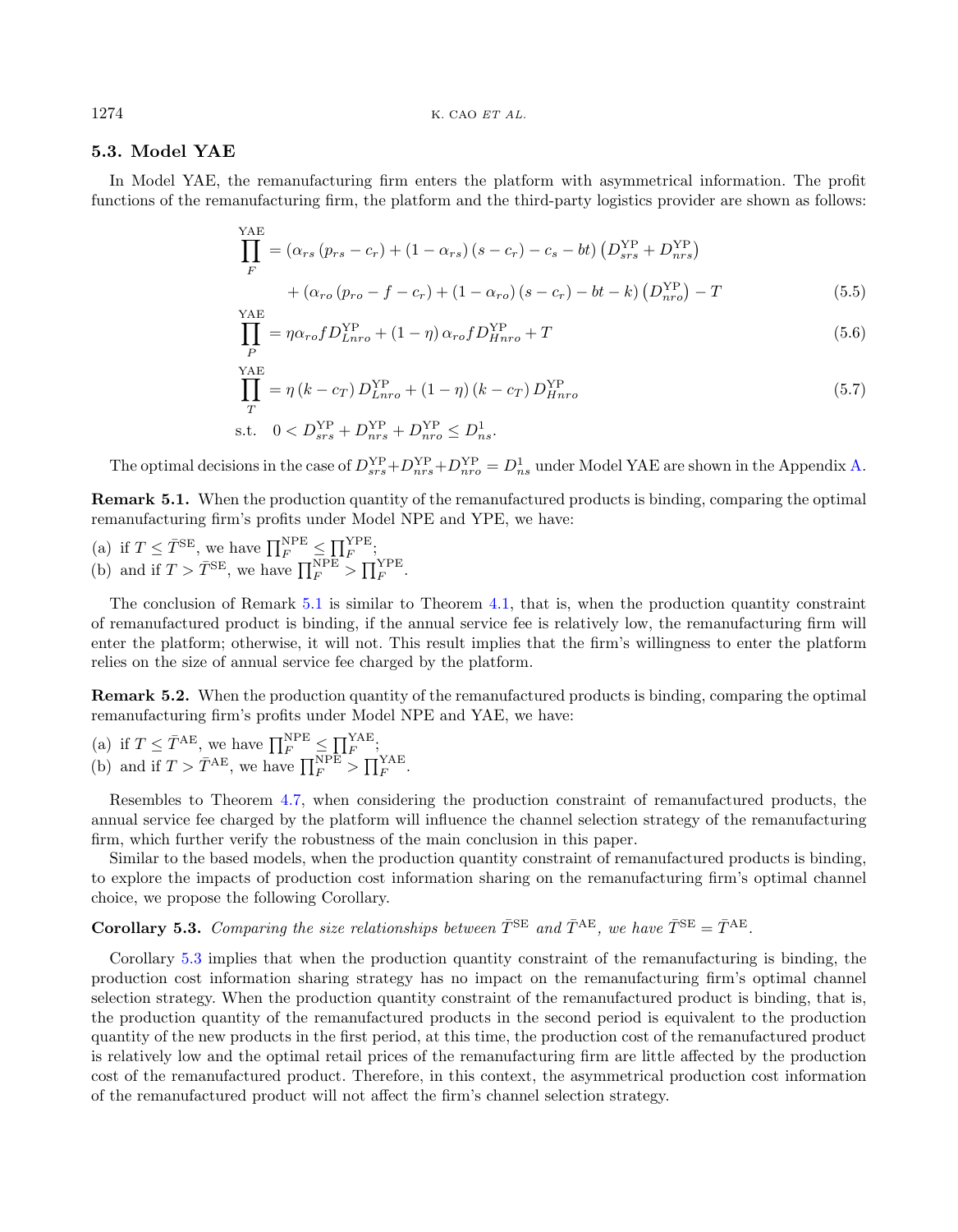# 6. Conclusions

<span id="page-16-0"></span>This paper studies the channel selection strategy for remanufacturing firms when considering asymmetric production cost information and return service. According to the channel choice of the remanufacturing firm, our work considers the following three strategies: (a) the remanufacturing firm chooses not to enter the ecommerce platform; (b) the remanufacturing firm chooses to enter the e-commerce platform and the production cost information is symmetry between the firm and the platform; (c) the remanufacturing firm chooses to enter the e-commerce platform while the production cost information is asymmetry between the firm and the platform. Through the above analysis, we draw the following main conclusions:

In the case of information symmetry, when the annual service fee charged by e-commerce platforms is relatively small, remanufacturing firms should enter the platforms; otherwise, they should not enter the platforms. Besides, when consumer's satisfaction with the remanufactured product purchased from online channel is relatively small, remanufacturing firms are more inclined to enter the e-commerce platforms with the increase of consumers' satisfaction with the remanufactured products purchased from online channel. If consumer's satisfaction is relatively large, only when the sensitivity of consumers to the delivery time is below a certain threshold, the remanufacturing firms will be more willing to enter the platforms with the increase of consumers' satisfaction with the remanufactured products purchased from online channel; otherwise, it has a negative effect on the remanufacturing firms' willingness to enter the platforms. Besides, considering the carbon tax policy, as the carbon tax price set by the government increases, remanufacturing firms are less likely to enter platforms.

In the case of information asymmetry, the channel selection strategy for remanufacturing firms depends on not only the annual service fee charged by platforms but also the production cost of the remanufactured product estimated by platforms. When the actual production cost of remanufactured products is relatively low, the remanufacturing firms are more willing to enter the platforms. When the actual production cost of remanufactured products is relatively high and consumer's satisfaction with the remanufactured products purchased from offline channel is relatively low, the remanufacturing firms are less willing to enter the platforms. What's more, without binding on production quantity constraint of remanufactured products, when the actual production cost of remanufactured products is high, if consumer's satisfaction with the remanufactured product purchased from offline channel is relatively small, non-disclosure of information will harm remanufacturing firms, but will bring a favorable impact on the environment. However, when the actual production cost is low, non-disclosure of information will benefit remanufacturing firms but harm the environment. When the production quantity constraint of remanufactured products is binding, information disclosure has no impact on the remanufacturing firms' profits and operational decisions.

There are also many limitations in this paper. First of all, we only consider the channel selection strategy of a remanufacturing firm. In practice, there will be multiple remanufacturing firms competing in the markets. Secondly, we assume the price of the new product is exogenous, perhaps using it as a decision variable will have different results. Finally, we only consider one e-commerce platform in our model. In the future research, we can study the channel selection strategy for the remanufacturing firms facing competition from multiple platforms.

# Appendix A. Proof

# <span id="page-16-1"></span>A.1. Proof of Theorem [4.1](#page-8-0)

*Proof.* In Model NP, the profit function of the remanufacturing firm is:  $\prod_{F}^{NP} = D_{rs}^{NP} (\alpha_{rs} p_{rs} +$  $(1 - \alpha_{rs}) s - c_s - c_r - bt)$  since  $\frac{\partial \prod_{r=1}^{N^{PP}}}{\partial n_{rs}^2}$  $\frac{\prod_{F}^{N+1}}{\partial p_{rs}^{2}} = -\frac{2\alpha_{ns}\alpha_{rs}}{(\alpha_{ns}-\alpha_{rs}\theta)\theta} < 0$  is a concave function, there is a maximum value. Let  $\frac{\partial \prod_{F}^{NP}}{\partial p_{rs}} = 0$ , we can get  $p_{rs}^{NP^*} = \frac{(((1-\theta)h_s + \theta p_n + s)\alpha_{rs} + bt - s + c_r + c_s - 2h_s)\alpha_{ns} + 2h_s\alpha_{rs}\theta}{2\alpha_{rs}\alpha_{ns}}$  $\frac{1}{2\alpha_{rs}\alpha_{ns}}\frac{1}{\alpha_{rs}\alpha_{ns}}$ 

In Model YP, the profit functions of the e-commerce platform, the third-party logistics provider, and the remanufacturing firm are:  $\prod_F^{\text{YP}} = (\alpha_{rs} p_{rs} + (1 - \alpha_{rs}) s - c_r - c_s - bt) (D_{srs}^{\text{YP}} + D_{nrs}^{\text{YP}}) +$  $(\alpha_{ro} (p_{ro} - f) + (1 - \alpha_{ro}) s - c_r - bt - k) (D_{nro}^{YP}) - T, \prod_P^{YP} = \alpha_{ro} f D_{nro}^{YP} + T, \prod_T^{YP} = (k - c_T) D_{nro}^{YP}.$  The Hessian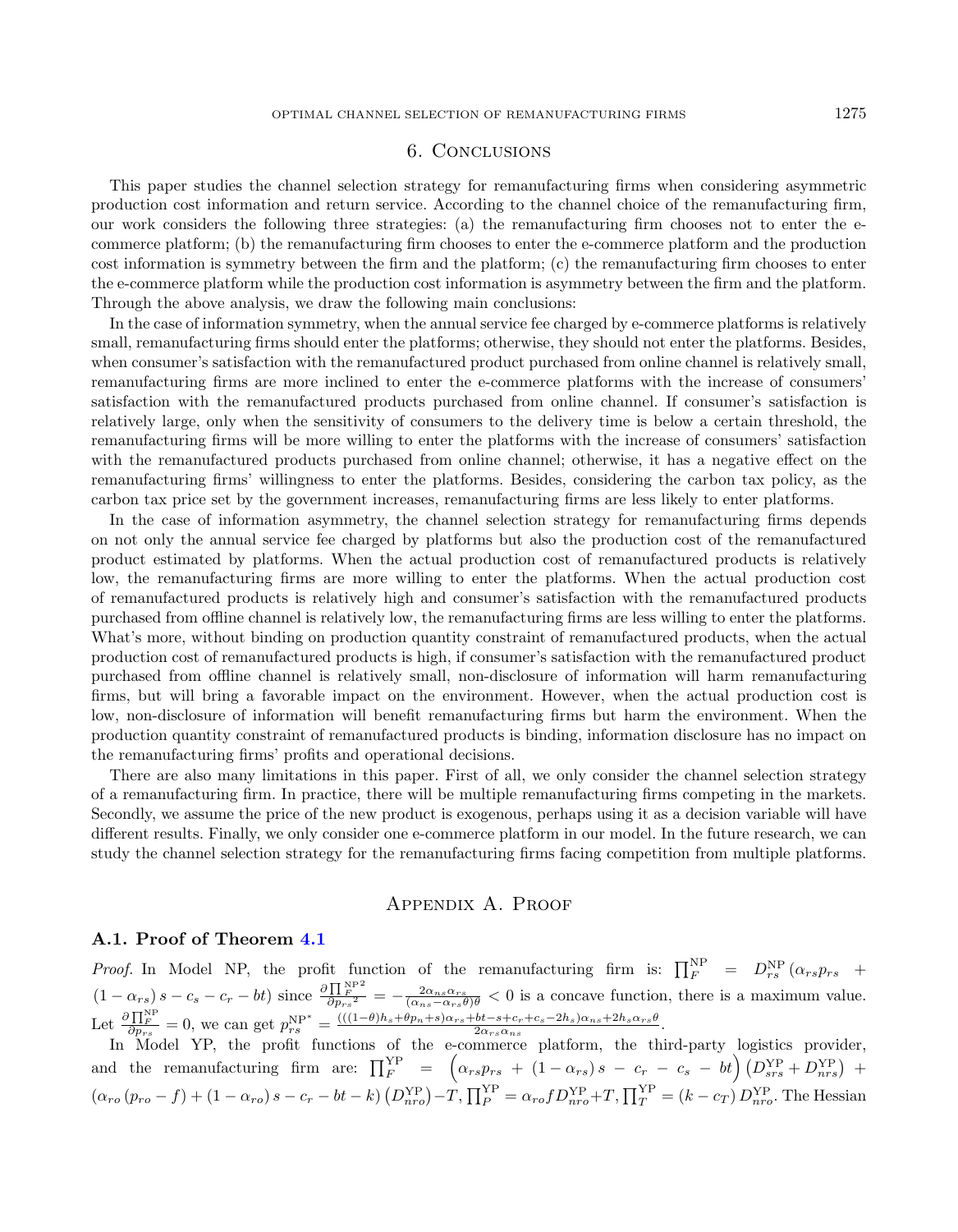matrix of the profit function of the remanufacturing firm is:

$$
H\left(\prod_{F}^{YP}\right) = \begin{bmatrix} \frac{\partial \prod_{F}^{YP^2}}{\partial p_{r o}^2} & \frac{\partial \prod_{F}^{YP^2}}{\partial p_{r o} \partial p_{r s}^2} \\ \frac{\partial \prod_{F}^{YP^2}}{\partial p_{r s} \partial p_{r o}} & \frac{\partial \prod_{F}^{YP^2}}{\partial p_{r s}^2} \end{bmatrix}
$$
  
= 
$$
\begin{bmatrix} -\frac{2\alpha_{r o} \alpha_{r s} (1-\rho)}{(\alpha_{r s} - \alpha_{r o})\theta} & \frac{2\alpha_{r o} \alpha_{r s} (1-\rho)}{\theta(\alpha_{r s} - \alpha_{r o})} \\ \frac{2\alpha_{r o} \alpha_{r s} (1-\rho)}{\theta(\alpha_{r s} - \alpha_{r o})} & \frac{2\alpha_{r s} ((\theta_{o}(-1+\rho)\alpha_{r o} + \alpha_{n s}) \alpha_{r s} - \alpha \alpha_{n s} \alpha_{r o})}{(\alpha_{n s} - \theta \alpha_{r s})(\alpha_{r o} - \alpha_{r s})\theta} \end{bmatrix}.
$$

It is a negative definite matrix with a maximum value. Therefore, by seeking a partial derivative of the retail price, we can obtain:  $p_{rs}^{YP} = \frac{(((1-\theta)h_s + \theta p_n + s)\alpha_{rs} + bt - s + c_r + c_s - 2h_s)\alpha_{ns} + 2h_s\alpha_{rs}\theta_{rs})}{2\alpha_{ns}\alpha_{rs}}$  $\frac{bt - s + c_r + c_s - 2h_s)\alpha_{ns} + 2h_s\alpha_{rs}\theta}{2\alpha_{ns}\alpha_{rs}}, \ \ p_{ro}^{\text{YP}} =$  $\frac{(((p_n-h_s)\theta+f+s)\alpha_{ro}+bt-\lambda t_l+k-s+c_r)\alpha_{ns}+2\theta\alpha_{ro}h_s}{2\alpha-\alpha}.$  $\overline{2\alpha_{ns}\alpha}$ 

Substitute the initial decision of the retail price into the profit function of the platform and the third-party logistics provider, let  $\frac{\partial \Pi_Y^{\text{NP}}}{\partial f}$  = 0, and  $\frac{\partial \Pi_Y^{\text{NP}}}{\partial k}$  = 0, we can get  $f^{YP^*}$  =  $(bt-\alpha_{rs}h_s+c_r+c_s+2h_s-s)\alpha_{ro}-\alpha_{rs}(bt+\lambda t_l+c_T+c_r-s)$  $\frac{-s\alpha_{rs}(\omega t + \lambda t_l + c_T + c_r - s)}{3\alpha_{rs}\alpha_{ro}}$ ,  $k^{\text{YP*}} = \frac{\alpha_{ro}(bt + c_r + c_s + 2h_s - s) + \alpha_{rs}(-bt - h_s\alpha_{ro} - \lambda t_l + 2c_T - c_r + s)}{3\alpha_{rs}}$  $\frac{\sin(-b\theta - h_s \alpha_{ro} - \lambda t_l + 2c_T - c_r + s)}{3\alpha_{rs}}$  (in order to make the optimal solution not less than 0,  $M > 0$ , where  $M = (bt - \alpha_{rs}h_s + c_r + c_s + 2h_s - s)\alpha_{ro}$  $\alpha_{rs}$   $(bt + \lambda t_l + c_T + c_r - s)).$ 

Based on the above optimal decision, substituting it into the retail price, we can get:  $p_{rs}^{YP^*}$  =  $((1-\theta)h_s+\theta p_n+s)\alpha_{rs}+bt-s+c_s-2h_s)\alpha_{ns}+2h_s\alpha_{rs}\theta$   $p_{r}^{NP^*}$  =  $\theta h_s + \frac{3\theta p_n+3s-(3\theta-2)h_s}{s} + \frac{2bt-2s+2c_s+4h_s}{s}$  $\frac{b t - s + c_r + c_s - 2 h_s) \alpha_{ns} + 2 h_s \alpha_{rs} \theta}{2 \alpha_{ns} \alpha_{rs}}, \quad p_{ro}^{\text{YP*}} = \frac{\theta h_s}{\alpha_{ns}} + \frac{3 \theta p_n + 3 s - (3 \theta - 2) h_s}{6} + \frac{2 b t - 2 s + 2 c_r + 2 c_s + 4 h_s}{6 \alpha_{rs}} +$  $\frac{\left(bt-5\lambda t_l+c_T+c_r-s\right)}{6\alpha}.$  $6\alpha_{\rm ro}$ 

In Model YA, the process of deriving the optimal decisions is similar to Model YP, hence, we omit it. Comparing the remanufacturing firm's profits under Models YP and NP, we can get  $\prod_{F}^{YP} - \prod_{F}^{NP} =$  $\frac{(1-\rho)M^2}{36\theta\alpha_{rs}\alpha_{ro}(\alpha_{rs}-\alpha_{ro})} - T$ , then we can get Theorem [4.1,](#page-8-0) where  $\bar{T}^S = \frac{(1-\rho)M^2}{36\theta\alpha_{rs}\alpha_{ro}(\alpha_{rs}-\alpha_{ro})}$  $36\theta\alpha_{rs}\alpha_{ro}(\alpha_{rs}-\alpha_{ro})$ .

#### A.2. Proof of Proposition [4.2](#page-8-1)

*Proof.* By analyzing the annual service fee threshold, we can get:  $\frac{\partial \tilde{T}^S}{\partial \alpha_{ro}} = \frac{1}{36\theta(\alpha_{ro} - \alpha_{rs})^2 \alpha_{ro}^2} (\rho - 1) M((bt +$  $\alpha_{rs}h_s + 2\lambda t_l + 2c_T + c_r - c_s - 2h_s - s\alpha_{ro} - \alpha_{rs}(bt + \lambda t_l + c_T + c_r - s)$ . Therefore, we have  $N = (bt + \lambda t_l + c_T + c_s)$  $\alpha_{rs}h_s + 2\lambda t_l + 2c_T + c_r - c_s - 2h_s - s\alpha_{rs} - \alpha_{rs}(bt + \lambda t_l + c_T + c_r - s)$ . After merging  $\lambda$ , we get  $N =$  $\lambda t_l \left( 2 \alpha_{ro} - \alpha_{rs} \right) + \left( bt + \alpha_{rs} h_s + 2 c_T + c_r - 2 h_s - s \right) \alpha_{ro} - \alpha_{rs} \left( bt + c_T + c_r - s \right).$ 

When  $\alpha_{ro} \leq \frac{\alpha_{rs}}{2}$ , the slope is negative. Then judge whether  $C = (bt + \alpha_{rs}h_s + 2c_T + c_r - c_s - 2h_s - s)\alpha_{ro}$ When  $\alpha_{ro} \geq 2$ , the slope is hegative. Then judge whence  $C = (\alpha + \alpha_{rs}\alpha_{rs} + 2cT + c_T - c_s - 2\alpha_{rs} - \alpha_{rs})\alpha_{ro}$ <br>  $\alpha_{rs} (bt + c_T + c_r - s)$  is positive or negative. Note that,  $C + M = -\lambda t_1 \alpha_{rs} - 2(\alpha_{rs} - \alpha_{ro})(bt + c_T + c_r - s) < 0$ , therefore, we have  $C < 0$ . Therefore, when  $\alpha_{ro} \leq \frac{\alpha_{rs}}{2}$ ,  $\frac{\partial \bar{T}^S}{\partial \alpha_{ro}} \geq 0$ ; when  $\frac{\alpha_{rs}}{2} < \alpha_{ro} < 1$ , the slope is positive, if  $\lambda \leq \lambda_1, \frac{\partial \bar{T}^S}{\partial \alpha_{ro}} \geq 0$ ; otherwise,  $\frac{\partial \bar{T}^S}{\partial \alpha_{ro}} < 0$ , where  $\lambda_1 = \frac{(bt + \alpha_{rs}h_s + 2c_T + c_r - c_s - 2h_s - s)\alpha_{ro} - \alpha_{rs}(bt + c_T + c_r - s)}{t_l(\alpha_{rs} - 2\alpha_{ro})}$  $\frac{(c_s-2h_s-s)\alpha_{ro}-\alpha_{rs}(bt+cr+c_r-s)}{t_l(\alpha_{rs}-2\alpha_{ro})}$ .

# A.3. Proof of Proposition [4.3](#page-8-2)

*Proof.* By analyzing the threshold of annual service fee, we can get:  $\frac{\partial \bar{T}^S}{\partial t} = \frac{b(-1+\rho)M}{18\theta\alpha_{ro}\alpha_{rs}}$  $\frac{b(-1+\rho)M}{18\theta\alpha_{ro}\alpha_{rs}} \leq 0.$ 

# A.4. Proof of Proposition [4.4](#page-9-1)

*Proof.* Through the analysis of total carbon emissions, we have  $E^{YP^*} - E^{NP^*} = \frac{b(1-\rho)M}{6\theta\alpha}$  $\frac{b(1-\rho)M}{6\theta\alpha_{rs}\alpha_{ro}}>0.$ 

#### A.5. Proof of Proposition [4.5](#page-9-2)

Proof. By analyzing the optimal solution of retail price, we have:  $p_{rs}^{YP^*} - p_{rs}^{NP^*} = 0$ ;  $p_{ro}^{YP^*} - p_{rs}^{NP^*} = (10h_s + s - bt - 5\alpha_{rs}h_s - c_r - c_s)\alpha_{ro} + \alpha_{rs}(bt - 5\lambda t_1 + c_r + c_r - s)$  Therefore when  $\alpha_s \leq \bar{\alpha}_s = n^{NP^*} \leq n^{NP^*}$ ; when  $\frac{-c_s}{6\alpha_{ro}\alpha_{rs}}\frac{(\delta t - 5\lambda t_l + c_T + c_r - s)}{\delta \alpha_{ro}}$ . Therefore, when  $\alpha_{ro} \leq \bar{\alpha}_{ro}$ ,  $p_{ro}^{\text{YP}^*} \leq p_{rs}^{\text{YP}^*}$ ; when  $\alpha_{ro} > \bar{\alpha}_{ro}$ , if  $\lambda \leq \lambda_2$ ,  $p_{ro}^{YP^*} \geq p_{rs}^{YP^*}$ ; otherwise,  $p_{ro}^{YR^*} < p_{rs}^{YR^*}$ . Note that,  $\bar{\alpha}_{ro} = \frac{\alpha_{rs}(bt + c_T + c_r - s)}{bt + 5\alpha_{rs}h_s + c_r + c_s - 10s}$  $\frac{\alpha_{rs}(ot+cr+c_r-s)}{bt+5\alpha_{rs}h_s+c_r+c_s-10h_s-s},\ \lambda_2 =$  $\alpha_{ro} (10h_s+s-bt-5\alpha_{rs}h_s-c_r-c_s)+\alpha_{rs}(bt+c_T+c_r-s)$  $\frac{s-c_r-c_s+\alpha_{rs}(bt+c_T+c_r-s)}{5\alpha_{rs}t_l}.$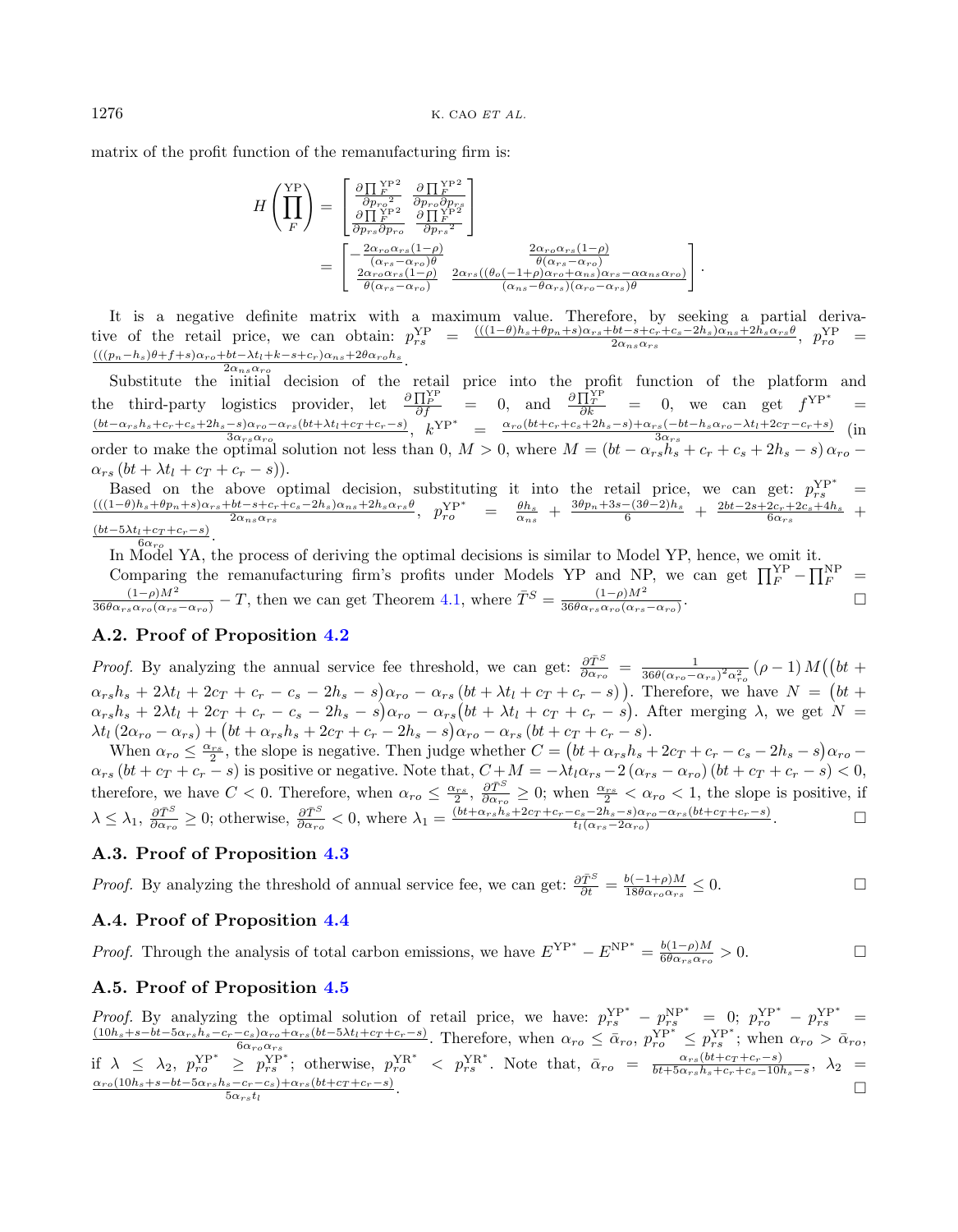# A.6. Proof of Proposition [4.6](#page-10-0)

*Proof.* By analyzing the online and offline demand functions of remanufactured products, we can get:  $D_{srs}^{YP}$  +  $D_{nrs}^{\text{YP}} - D_{rs}^{\text{NP}} = \frac{(1-\rho)M}{6\theta\alpha_{rs}(\alpha_{ro}-\alpha_{rs})} < 0;$   $D_{srs}^{\text{YP}} + D_{nrs}^{\text{YP}} + D_{nro}^{\text{YP}} - D_{rs}^{\text{NP}} = \frac{(1-\rho)M}{6\alpha_{ro}\alpha_{rs}\theta} > 0.$ 

# A.7. Proof of Theorem [4.7](#page-11-0)

Proof.  $\prod_{F}^{YA} - \prod_{F}^{NP} = \frac{(1-\rho)B^2}{36\theta\alpha_{rs}\alpha_{ro}(\alpha_{rs}-\alpha_{ro})} - T$ , where  $B = M + 2(c_r - c_e)(\alpha_{ro} - \alpha_{rs})$ . When  $T \leq \bar{T}^A$ , it is better for the remanufacturing firm to enter the e-commerce platform; when  $T > \bar{T}^{A}$ , it is better not to enter the e-commerce platform, where  $\bar{T}^A = \frac{(1-\rho)B^2}{36\theta\alpha\sigma_0\alpha\gamma_0}$  $\frac{(1-\rho)B^2}{36\theta\alpha_{rs}\alpha_{ro}(\alpha_{rs}-\alpha_{ro})}.$ 

# A.8. Proof of Proposition [4.8](#page-11-1)

Proof.  $\bar{T}^A - \bar{T}^S = \frac{(c_e - c_r)(1-\rho)(M + (\alpha_{rs} - \alpha_{ro})(c_e - c_r))}{9\theta\alpha_{rs}\alpha_{rs}}$  $\frac{(M + (\alpha_{rs} - \alpha_{ro})(c_e - c_r))}{9\theta\alpha_{ro}\alpha_{rs}}$ . Therefore, when  $c_r = c_{rH}$ , if  $\alpha_{rs} \le \bar{\alpha}_{rs}$ ,  $\bar{T}^A \le \bar{T}^S$ ; otherwise,  $\bar{T}^A > \bar{T}^S$ ; when  $c_r = c_{rL}, \bar{T}^A > \bar{T}^S$ , where  $\bar{\alpha}_{rs} = \frac{\alpha_{ro}(bt + 2c_r + c_s + 2h_s - c_e - s)}{bt + \alpha_{ro}h_s + \lambda tt + cx + 2c_r - c_e - s}$  $\frac{\alpha_{ro}(bt+2c_r+c_s+2h_s-c_e-s)}{bt+\alpha_{ro}h_s+\lambda t_l+c_T+2c_r-c_e-s}.$ 

# A.9. Proof of Proposition [4.9](#page-12-1)

Proof.  $\prod_{F}^{YA} - \prod_{F}^{YP} = \frac{(c_e - c_r)(1 - \rho)(M + (\alpha_{rs} - \alpha_{ro})(c_e - c_r))}{9\theta\alpha_{ro}\alpha_{rs}}$  $\frac{(M + (\alpha_{rs} - \alpha_{ro})(c_e - c_r))}{9\theta\alpha_{ro}\alpha_{rs}}$ . Therefore, when  $c_r = c_{rH}$ , if  $\alpha_{rs} \le \bar{\alpha}_{rs}$ ,  $\prod_{F}^{YP} \ge \prod_{F}^{YA}$ , otherwise,  $\prod_{F}^{YP} < \prod_{F}^{YA}$ . When  $c_r = c_{rL}$ ,  $\prod_{F}^{YP} < \prod_{F}^{YA}$ .

# A.10. Proof of Proposition [4.10](#page-12-2)

Proof.  $p_{rs}^{\text{YA}*} - p_{rs}^{\text{YP}*} = 0$ ;  $p_{ro}^{\text{YA}*} - p_{ro}^{\text{YP}*} = \frac{(c_e - c_r)(\alpha_{ro} - \alpha_{rs})}{3\alpha_{rs}\alpha_{ro}}$  $\frac{f_{cr}(a_{ro}-a_{rs})}{3\alpha_{rs}\alpha_{ro}}$ ;  $f^{YA^*} - f^{YP^*} = \frac{(c_e-c_r)(\alpha_{ro}-\alpha_{rs})}{3\alpha_{rs}\alpha_{ro}}$  $\frac{(c_r)(\alpha_{ro}-\alpha_{rs})}{3\alpha_{rs}\alpha_{ro}}$ ;  $k^{\text{YA}^*} - k^{\text{YP}^*} =$  $(c_e-c_r)(\alpha_{ro}-\alpha_{rs})$  $\frac{f(x_{r0}-x_{rs})}{3\alpha_{rs}}$ . So when  $c_r = c_{rH}$ ,  $f^{YA^*} \ge f^{YP^*}$ ,  $p_{ro}^{YA^*} \ge p_{ro}^{YP^*}$ ,  $k^{YA^*} \ge k^{YP^*}$ . When  $c_r = c_{rL}$ ,  $f^{YA^*} < f^{YP^*}$ ,  $p_{ro}^{\text{YA}*} < p_{ro}^{\text{YP}*}$ ,  $k^{\text{YA}*} < k^{\text{YP}*}$ .

# A.11. Proof of Proposition [4.11](#page-13-0)

Proof.  $D_{srs}^{\text{YA}} + D_{nrs}^{\text{YA}} - D_{srs}^{\text{YP}} - D_{nrs}^{\text{YP}} = \frac{(c_e - c_r)(\rho - 1)}{3\alpha_{rs}\theta}$  $\frac{-c_r)(\rho-1)}{3\alpha_{rs}\theta};D_{srs}^{\text{YA}}+D_{nrs}^{\text{YA}}+D_{nro}^{\text{YA}}-D_{srs}^{\text{YP}}-D_{nrs}^{\text{YP}}-D_{nro}^{\text{YP}}=\frac{(c_e-c_r)(-1+\rho)(\alpha_{ro}-\alpha_{rs})}{3\alpha_{rs}\theta\alpha_{ro}}$  $\frac{(-1+\rho)(\alpha_{ro}-\alpha_{rs})}{3\alpha_{rs}\theta\alpha_{ro}}.$ Therefore, when  $c_r = c_{rH}$ ,  $D_{srs}^{YA} + D_{nrs}^{YA} \geq D_{srs}^{YP} + D_{nrs}^{YP}$ ; when  $c_r = c_{rL}$ ,  $D_{srs}^{YA} + D_{nrs}^{YA} < D_{srs}^{YP} + D_{nrs}^{Y}$  $D_{nrs}^{YP}$ . When  $c_r = c_{rH}$ ,  $D_{srs}^{YA} + D_{nrs}^{YA} + D_{nrs}^{YA} \leq D_{srs}^{YP} + D_{nrs}^{YP} + D_{nrs}^{YP}$ ; when  $c_r = c_{rL}$ ,  $D_{srs}^{YA} + D_{nrs}^{YA} + D_{nro}^{YA} > D_{nrs}^{Y}$  $D_{srs}^{YP} + D_{nrs}^{NP} + D_{nro}^{YP}$ .

# A.12. Proof of Proposition [4.12](#page-13-1)

Proof.  $E^{YA^*} - E^{YP^*} = \frac{(\alpha_{ro} - \alpha_{rs})(c_e - c_r)(-1+\rho)b}{3\alpha_{or} \rho}$  $\frac{s}{3\alpha_{r o} \alpha_{r s} \theta}$ . Therefore, when  $c_r = c_{r H}$ ,  $E^{YA^*} \leq E^{YP^*}$ ; when  $c_r = c_{r L}$ ,  $E^{YA^*} > E^{YP^*}$ .

#### A.13. Proof of extended models

Proof. In Model NPE, the profit function of the remanufacturing firm in the second period is

$$
\prod_{F}^{NPE} = D_{rs}^{NP} (\alpha_{rs} (p_{rs} - c_r) + (1 - \alpha_{rs}) (s - c_r) - c_s - bt)
$$
  
s.t. 
$$
0 < D_{rs}^{NP} \leq D_{ns}^1.
$$

The optimization problem of Lagrange KKT condition in Model NPE is

$$
L(p_{rs}, \mu_1, \mu_2) = D_{rs}^{\text{NP}} (\alpha_{rs} (p_{rs} - c_r) + (1 - \alpha_{rs}) (s - c_r) - c_s - bt) + \mu_1 D_{rs}^{\text{NP}} + \mu_2 (D_{ns}^1 - D_{rs}^{\text{NP}})
$$
  
s.t. 
$$
\frac{\partial L(p_{rs}, \mu_1, \mu_2)}{\partial p_{rs}} = 0
$$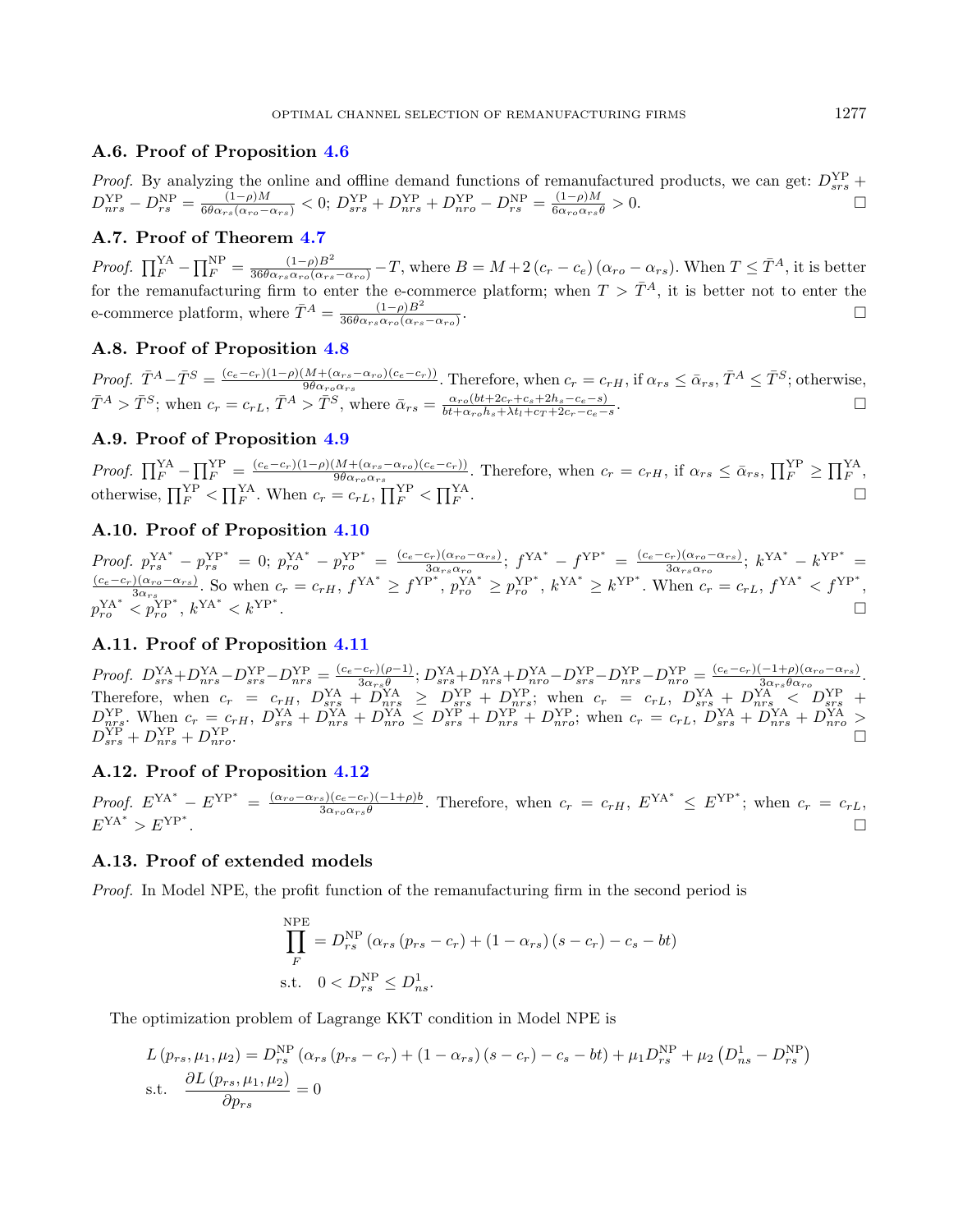$$
\mu_1 D_{rs}^{\text{NP}} = 0
$$
  

$$
\mu_2 \left( D_{ns}^1 - D_{rs}^{\text{NP}} \right) = 0.
$$

Since the remanufactured product demands must satisfy the condition of  $D_{rs}^{\text{NP}} > 0$ , therefore, we have the following two cases:

- (a) When the quantity constraint of the manufactured products is binding, *i.e.*,  $D_{ns}^1 = D_{rs}^{\text{NP}}$ , we have  $\mu_1 = 0$ ,  $\mu_2 > 0$ , and the optimal decisions in Model NPE are:  $p_{rs}^{\text{NPE*}} = (1+h_s-p_n)\alpha_{ns}-2h_s\beta^2\alpha_{rs}^2-\alpha_{ns}\alpha_{rs}((1+2h_s-p_n)e-h_s)\alpha_{ns}-4\theta h_s)-2h_s\alpha_{ns}^2$  $\frac{S((1 + 2n_S - 2pn) \sigma n_S) \alpha_{ns} \cos \beta - 2n_S \alpha_{ns}}{\alpha_{ns}^2 \alpha_{rs}}$ .
- (b) When the quantity constraint of remanufactured products is not binding, *i.e.*,  $D_{rs}^{NP} < D_{ns}^1$ , we have  $\mu_1 = 0$ ,  $\mu_2 = 0$ , and the optimal decisions are the same as those under Model NP, thus, we omit it.

Note that, the process of deriving the optimal decisions under Models YPE and YAE are similar to Model NPE, thus, we omit it.

In Model YPE, when the quantity constraint of the remanufactured products is binding, the optimal decisions are:

$$
f^{YPE^{*}} = \frac{1}{3\alpha_{ns}^{2}\alpha_{ro}}((\theta(\alpha_{rs} - \alpha_{ro})(2 + 3h_{s} - 3p_{n}) + (s - h_{s})\alpha_{rs} - s\alpha_{ro} - \lambda t_{l} - c_{T} + c_{s} + 2h_{s})\alpha_{ns}^{2} + 2\theta\alpha_{ns}(\alpha_{ro} - \alpha_{rs})(\theta\alpha_{rs}(1 + h_{s} - p_{n}) + 3h_{s}) + 4\alpha_{rs}h_{s}\theta^{2}(\alpha_{rs} - \alpha_{ro}))
$$
  
\n
$$
k^{YPE^{*}} = \frac{1}{3\alpha_{ns}^{2}}((\theta(\alpha_{rs} - \alpha_{ro})(2 + 3h_{s} - 3p_{n}) + (s - h_{s})\alpha_{rs} - s\alpha_{ro} - \lambda t_{l} + 2c_{T} + c_{s} + 2h_{s})\alpha_{ns}^{2} + 2\theta\alpha_{ns}(\alpha_{ro} - \alpha_{rs})(\theta\alpha_{rs}(1 + h_{s} - p_{n}) + 3h_{s}) + 4\alpha_{rs}h_{s}\theta^{2}(\alpha_{rs} - \alpha_{ro}))
$$
  
\n
$$
p_{ro}^{YPE^{*}} = \frac{1}{6\alpha_{ns}^{2}\alpha_{ro}((1 - \rho)\alpha_{rs}(\alpha_{ns} + \theta(\alpha_{ro} - \alpha_{rs})) + \rho\alpha_{ns}\alpha_{ro})}(\alpha_{ro}^{2}(\rho\alpha_{ns} + (1 - \rho)\theta\alpha_{rs})(\alpha_{rs}^{2})(1 + h_{s} - p_{n})\alpha_{ns} - 2h_{s}) - \alpha_{ns}\theta((4 + 9h_{s} - 9p_{n})\alpha_{ns} - 18h_{s}) + s\alpha_{ns}^{2}) + \alpha_{ro}(\alpha_{ns}^{3}(((9h_{s} - 9p_{n} + 4)\rho - 12h_{s} + 12p_{n} - 6)\theta - (s - h_{s})\rho\alpha_{rs} + \rho(c_{T} - c_{s} - 2h_{s} - 5\lambda t_{l})) + \alpha_{ns}^{2}\alpha_{rs}\theta(((13p_{n} - 13h_{s} - 8)\theta + s - h_{s})\rho + (15h_{s} - 15p_{n} + 10)\theta - s + h_{s})\alpha_{rs} + (5\lambda t_{l} - c_{T} + c
$$

In Model YAE, when the production quantity constraint of the remanufactured products is binding, optimal decisions are:

$$
f^{\text{YAE}^*} = \frac{1}{3\alpha_{ns}^2 \alpha_{ro}} ((\theta(\alpha_{rs} - \alpha_{ro})(2 + 3h_s - 3p_n) + (s - h_s)\alpha_{rs} - s\alpha_{ro})
$$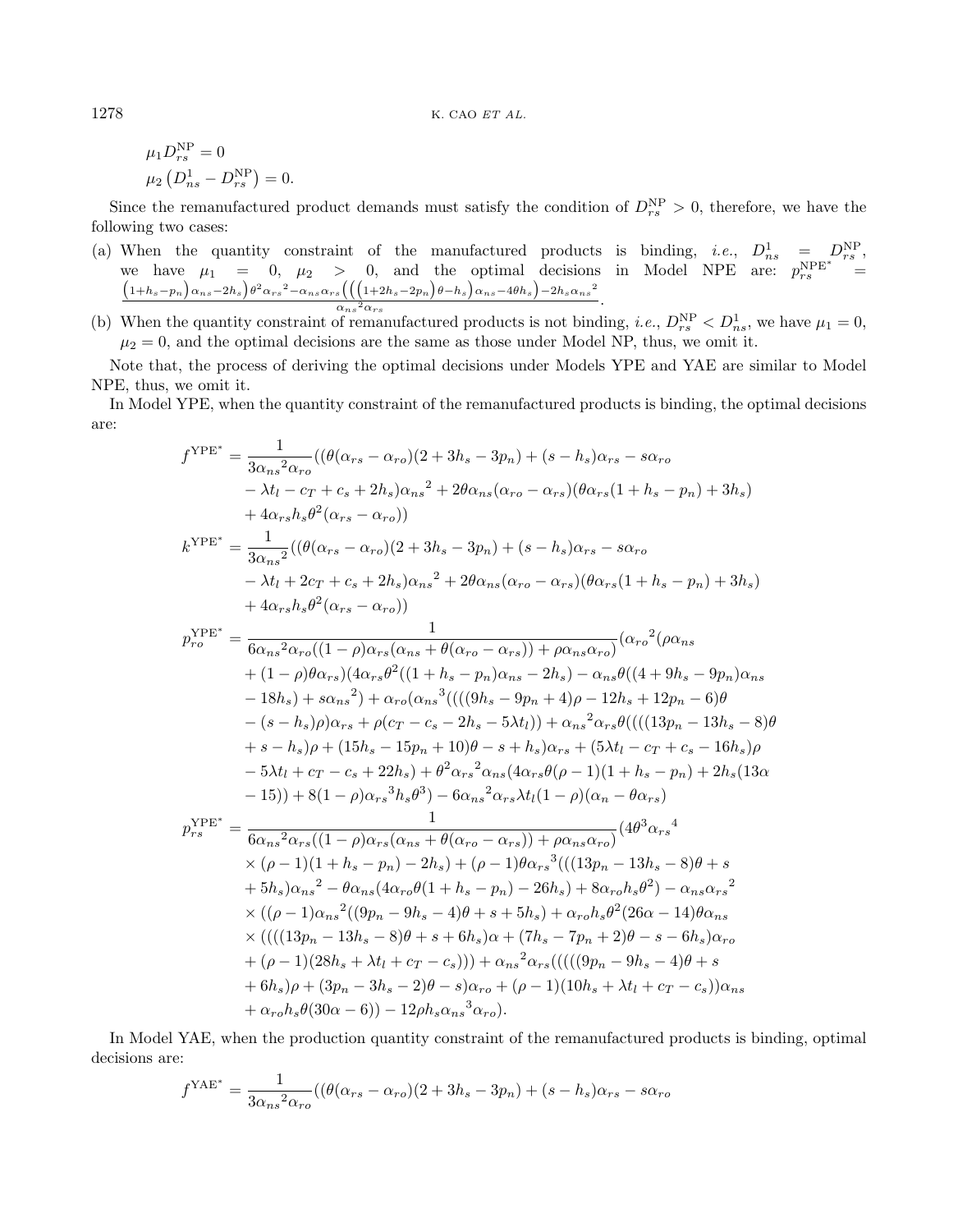$$
-\lambda t_{l} - c_{T} + c_{s} + 2h_{s})\alpha_{ns}^{2} + 2\theta\alpha_{ns}(\alpha_{ro} - \alpha_{rs})(\theta\alpha_{rs}(1 + h_{s} - p_{n}) + 3h_{s})
$$
  
+  $4\alpha_{rs}h_{s}\theta^{2}(\alpha_{rs} - \alpha_{ro}))$   

$$
k^{YAE^{*}} = \frac{1}{3\alpha_{ns}^{2}}((\theta(\alpha_{rs} - \alpha_{ro})(2 + 3h_{s} - 3p_{n}) + (s - h_{s})\alpha_{rs} - s\alpha_{ro} - \lambda t_{l}
$$
  
+  $2c_{T} + c_{s} + 2h_{s})\alpha_{ns}^{2} + 2\theta\alpha_{ns}(\alpha_{ro} - \alpha_{rs})(\theta\alpha_{rs}(1 + h_{s} - p_{n}) + 3h_{s})$   
+  $4\alpha_{rs}h_{s}\theta^{2}(\alpha_{rs} - \alpha_{ro}))$   

$$
p_{ro}^{YAE^{*}} = \frac{1}{6\alpha_{ns}^{2}\alpha_{ro}((1 - \rho)\alpha_{rs}(\alpha_{ns} + \theta(\alpha_{ro} - \alpha_{rs})) + \rho\alpha_{ns}\alpha_{ro})}(\alpha_{ro}^{2}(\rho\alpha_{ns} + (1 - \rho)\theta\alpha_{rs})(4\alpha_{rs}\theta^{2}((1 + h_{s} - p_{n})\alpha_{ns} - 2h_{s}) - \alpha_{ns}\theta((4 + 9h_{s} - 9p_{n})\alpha_{ns} - 18h_{s}) + s\alpha_{ns}^{2}) + \alpha_{ro}(\alpha_{ns}^{3}(((9h_{s} - 9p_{n} + 4)\rho - 12h_{s} + 12p_{n} - 6)\theta - (s - h_{s})\rho\alpha_{rs} + \rho(c_{T} - c_{s} - 2h_{s} - 5\lambda t_{l})) + \alpha_{ns}^{2}\alpha_{rs}\theta(((13p_{n} - 13h_{s} - 8)\theta + s - h_{s})\rho + (15h_{s} - 15p_{n} + 10)\theta - s + h_{s})\alpha_{rs} + (5\lambda t_{l} - c_{T} + c_{s} - 16h_{s})\rho - 5\lambda t_{l} + c_{T} - c_{s} + 22h_{s}) + \theta^{2}\alpha_{rs}^{2}(\alpha_{ns}(4\alpha_{rs}\theta(\rho - 1)(1
$$

Comparing the remanufacturing firm's optimal profits under Models NPE and YPE, we have:  $\prod_{F}^{\text{YPE}} - \prod_{F}^{\text{NPE}} = \frac{(1-\rho)\alpha_{rs}C^2}{36\theta(\alpha_{rs}-\alpha_{ro})\alpha_{ns}^3((1-\rho)(\alpha_{ns}+\theta)\alpha_{s})}$  $\frac{(1-\rho)\alpha_{rs}C}{36\theta(\alpha_{rs}-\alpha_{ro})\alpha_{ns}^3((1-\rho)(\alpha_{ns}+\theta(\alpha_{ro}-\alpha_{rs}))\alpha_{rs}+\rho\alpha_{ns}\alpha_{ro})}-T.$ Therefore, we could obtain the conclusion of Remark [5.1,](#page-15-0) where  $\bar{T}^{\text{SE}}$  =  $(1-\rho)\alpha_{rs}C^2$  $\frac{(1-\rho)\alpha_{rs}C^2}{36\theta(\alpha_{rs}-\alpha_{ro})\alpha_{ns}^3((1-\rho)(\alpha_{ns}+\theta(\alpha_{ro}-\alpha_{rs}))\alpha_{rs}+\rho\alpha_{ns}\alpha_{ro})}$  and  $C=\alpha_{ns}^2((2+3h_s-p_n)(\alpha_{ro}-\alpha_{rs})\theta+(h_s-s)\alpha_{rs}+h_s\theta(\alpha_{ro}-\alpha_{rs})\theta$  $s\alpha_{ro} + \lambda t_l + c_T - c_s - 2h_s + 4\alpha_{rs}h_s\theta^2(\alpha_{ro} - \alpha_{rs}) - 2\theta\alpha_{ns}(\alpha_{ro} - \alpha_{rs})((1+h_s-p_n)\theta\alpha_{rs} + 3h_s).$ Comparing the remanufacturing firm's optimal profits under Models NPE and YAE, we have:  $\prod_{F}^{YAE} - \prod_{F}^{NPE} = \frac{(1-\rho)\alpha_{rs}C^2}{36\theta(\alpha_{rs}-\alpha_{ro})\alpha_{ns}^3((1-\rho)(\alpha_{ns}+\theta(\alpha_{ro})))}$  $\frac{(1-\rho)\alpha_{rs}C}{36\theta(\alpha_{rs}-\alpha_{ro})\alpha_{ns}^3((1-\rho)(\alpha_{ns}+\theta(\alpha_{ro}-\alpha_{rs}))\alpha_{rs}+\rho\alpha_{ns}\alpha_{ro})}-T.$ Therefore, we could obtain the conclusion of Remark [5.2,](#page-15-2) where  $\bar{T}^{AE}$  =

<span id="page-20-0"></span> $(1-\rho)\alpha_{rs}C^2$  $36\theta(\alpha_{rs}-\alpha_{ro})\alpha_{ns}^3((1-\rho)(\alpha_{ns}+\theta(\alpha_{ro}-\alpha_{rs}))\alpha_{rs}+\rho\alpha_{ns}\alpha_{ro})$ . Besides, it is easy to obtain that  $\bar{T}^{\text{SE}} = \bar{T}^{\text{AE}}$ .

Acknowledgements. This research is partly supported by the National Natural Science Foundation of China (Grant Nos. 71801121; 72061024), the National Social Science Foundation of China (Grant No. 21CGL025), and the College of Humanities & Social Science Research Base Project of Jiangxi Province (2020) (Grant No. JD20099).

#### **REFERENCES**

- [1] K. Cao and T.-M. Choi, Optimal trade-in return policies: Is it wise to be generous? Prod. Oper. Manage. 31 (2022) 1309–1331.
- [2] K. Cao, X. Xu, Y. Bian and Y. Sun, Optimal trade-in strategy of business-to-consumer platform with dual-format retailing model. Omega 82 (2019) 181–192.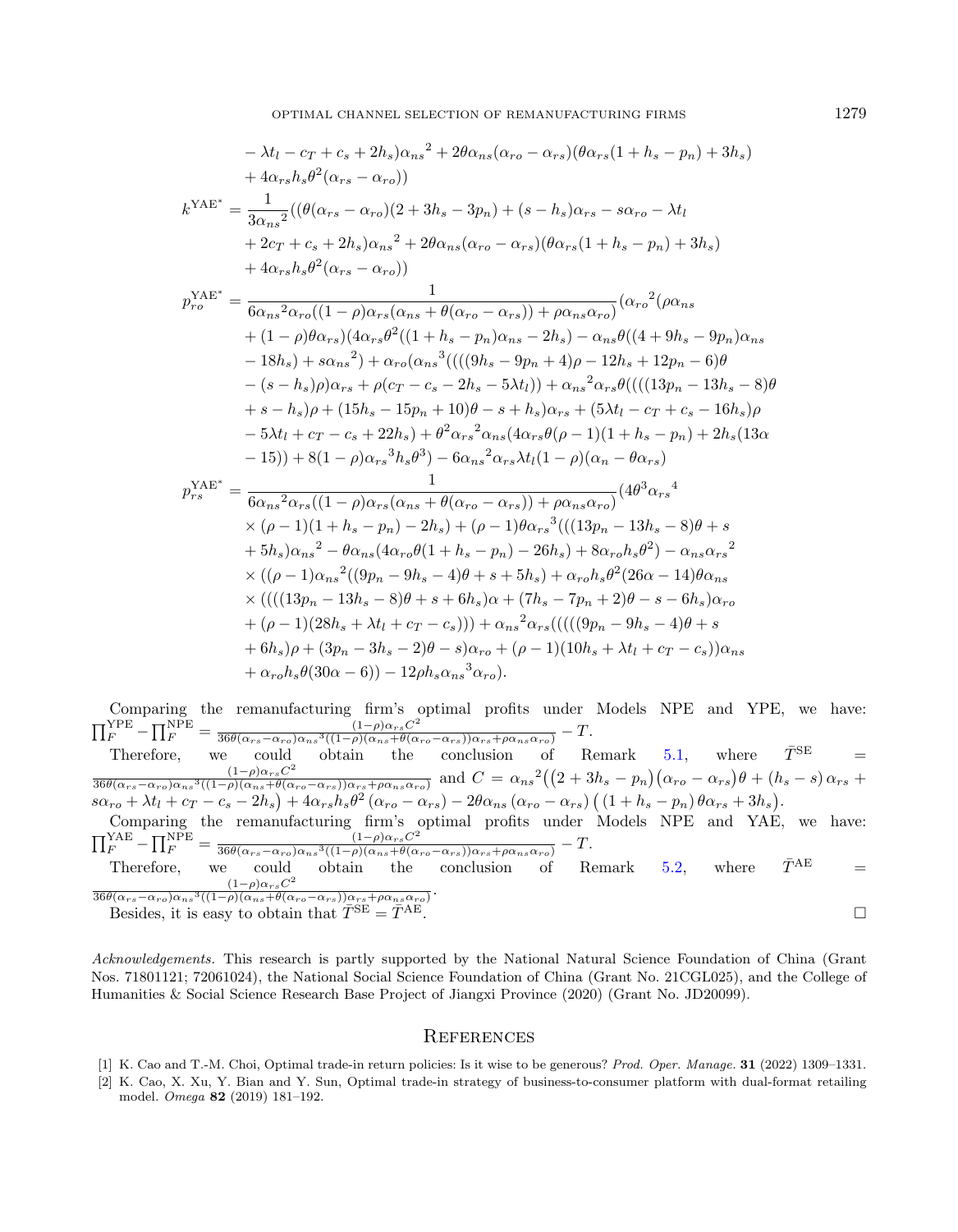- <span id="page-21-28"></span><span id="page-21-24"></span><span id="page-21-20"></span><span id="page-21-18"></span><span id="page-21-11"></span><span id="page-21-5"></span><span id="page-21-2"></span><span id="page-21-0"></span>[3] K. Cao, Y. Xu, J. Cao, B. Xu and J. Wang, Whether a retailer should enter an e-commerce platform taking into account consumer returns. Int. Trans. Oper. Res. 27 (2020) 2878–2898.
- <span id="page-21-10"></span>[4] K. Cao, B. Xu and J. Wang, Optimal trade-in and warranty period strategies for new and remanufactured products under carbon tax policy. Int. J. Prod. Res. 58 (2020) 180–199.
- <span id="page-21-29"></span><span id="page-21-1"></span>[5] D. Cao, X. Zhang, L. Yang and J. Xiao, Dynamic cooperative advertising strategy in OAO supply chain with customer return. RAIRO-Oper. Res. 54 (2020) 1537–1553.
- <span id="page-21-15"></span>[6] K. Cao, Y. Xu, Q. Wu, J. Wang and C. Liu, Optimal channel and logistics service selection strategies in the e-commerce context. Electron. Commer. Res. Appl. 48 (2021) 101070.
- <span id="page-21-27"></span>B. Chen and J. Chen, When to introduce an online channel, and offer money back guarantees and personalized pricing? Eur. J. Oper. Res. 257 (2017) 614–624.
- <span id="page-21-14"></span>[8] P. Chen, B. Li, Y. Jiang and P. Hou, The impact of manufacturer's direct sales and cost information asymmetry in a dualchannel supply chain with a risk-averse retailer. *Int. J. Electron. Comm.* 21 (2017) 43–66.
- <span id="page-21-25"></span>[9] W.Y.K. Chiang, D. Chhajed and J.D. Hess, Direct-marketing, indirect profits: A strategic analysis of dual-channel supply-chain design. Manage. Sci. 49 (2003) 1–20.
- <span id="page-21-17"></span>[10] C.J. Corbett, D. Zhou and C.S. Tang, Designing supply contracts: Contract type and information asymmetry. Manage. Sci. 50 (2004) 550–559.
- <span id="page-21-4"></span>[11] A.T. Coughlan, Competition and cooperation in marketing channel choice: Theory and application. Mark. Sci. 4 (1985) 110–129.
- <span id="page-21-19"></span>[12] M.E. Ferguson and L.B. Toktay, The effect of competition on recovery strategies. Prod. Oper. Manage. 15 (2006) 351–368.
- [13] A. Gajewski, J. Siergiejuk and K. Szulborski, Carbon dioxide emission while heating in selected European countries. Energy Build. 65 (2013) 197–204.
- <span id="page-21-22"></span>[14] A.Y. Ha, S. Tong and H. Zhang, Sharing demand information in competing supply chains with production diseconomies. Manage. Sci. **57** (2011) 566-581.
- [15] Y. He, H. Wang, Q. Guo and Q. Xu, Coordination through cooperative advertising in a two-period consumer electronics supply chain. J. Retail. Consum. Serv. 50 (2019) 179–188.
- <span id="page-21-13"></span>[16] B. He, V. Gupta and P. Mirchandani, Online selling through O2O platform or on your own? Strategic implications for local Brick-and-Mortar stores. Omega 103 (2021) 102424.
- <span id="page-21-12"></span>[17] P. He, Y. He, X. Tang, S. Ma and H. Xu, Channel encroachment and logistics integration strategies in an e-commerce platform service supply chain. *Int. J. Prod. Econ.* **244** (2022) 108368.
- <span id="page-21-26"></span><span id="page-21-16"></span>[18] S. Huang, X. Guan and Y.J. Chen, Retailer information sharing with supplier encroachment. Prod. Oper. Manage. 27 (2018) 1133–1147.
- <span id="page-21-3"></span>[19] H. Huang, Q. Meng, H. Xu and Y. Zhou, Cost information sharing under competition in remanufacturing. Int. J. Prod. Res. 57 (2019) 6579–6592.
- <span id="page-21-8"></span>[20] T. Javadi, N. Alizadeh-Basban, S. Asian and A. Hafezalkotob, Pricing policies in a dual-channel supply chain considering flexible return and energy-saving regulations. Comput. Ind. Eng. 135 (2019) 655–674.
- <span id="page-21-7"></span>[21] B. Jiang, K. Jerath and K. Srinivasan, Firm strategies in the "mid tail" of platform-based retailing. Mark. Sci. 30 (2011) 757–775.
- <span id="page-21-30"></span>[22] Y. Jin, A. Muriel and Y. Lu, When to offer lower quality or remanufactured versions of a product. Decis. Sci. 47 (2016) 699–719.
- <span id="page-21-23"></span>[23] M. Khouja, S. Park and G.G. Cai, Channel selection and pricing in the presence of retail-captive consumers. Int. J. Prod. Econ. 125 (2010) 84–95.
- <span id="page-21-9"></span>[24] M. Lei, H. Liu, H. Deng, T. Huang and G.K. Leong, Demand information sharing and channel choice in a dual-channel supply chain with multiple retailers. Int. J. Prod. Res. 52 (2014) 6792–6818.
- <span id="page-21-21"></span>[25] Z. Li, S.M. Gilbert and G. Lai, Supplier encroachment under asymmetric information. Manage. Sci. 60 (2014) 449–462.
- [26] D. Li, Y. Liu, C. Fan, J. Hu and X. Chen, Logistics service strategies under different selling modes. Comput. Ind. Eng. 162 (2021) 107684.
- <span id="page-21-6"></span>[27] G. Li, L. Tian and H. Zheng, Information sharing in an online marketplace with co-opetitive sellers. Prod. Oper. Manage. 30 (2021) 3713–3734.
- [28] B. Liu, M. Holmbom, A. Segerstedt and W. Chen, Effects of carbon emission regulations on remanufacturing decisions with limited information of demand distribution. Int. J. Prod. Res. 53 (2015) 532–548.
- [29] Z. Liu, J. Chen and C. Diallo, Optimal production and pricing strategies for a remanufacturing firm. Int. J. Prod. Econ. 204 (2018) 290–315.
- [30] P. Ma, Y. Gong and P. Mirchandani, Trade-in for remanufactured products: Pricing with double reference effects. Int. J. Prod. Econ. 230 (2020) 107800.
- [31] B. Mantin, H. Krishnan and T. Dhar, The strategic role of third-party marketplaces in retailing. Prod. Oper. Manage. 23 (2014) 1937–1949.
- [32] Z. Miao, H. Mao, K. Fu and Y. Wang, Remanufacturing with trade-ins under carbon regulations. Comput. Oper. Res. 89 (2018) 253–268.
- [33] H. Min, Examining logistics outsourcing practices in the United States: From the perspectives of third-party logistics service users. Logist. Res. 6 (2013) 133–144.
- [34] S. Mitra, Revenue management for remanufactured products. Omega 35 (2007) 553–562.